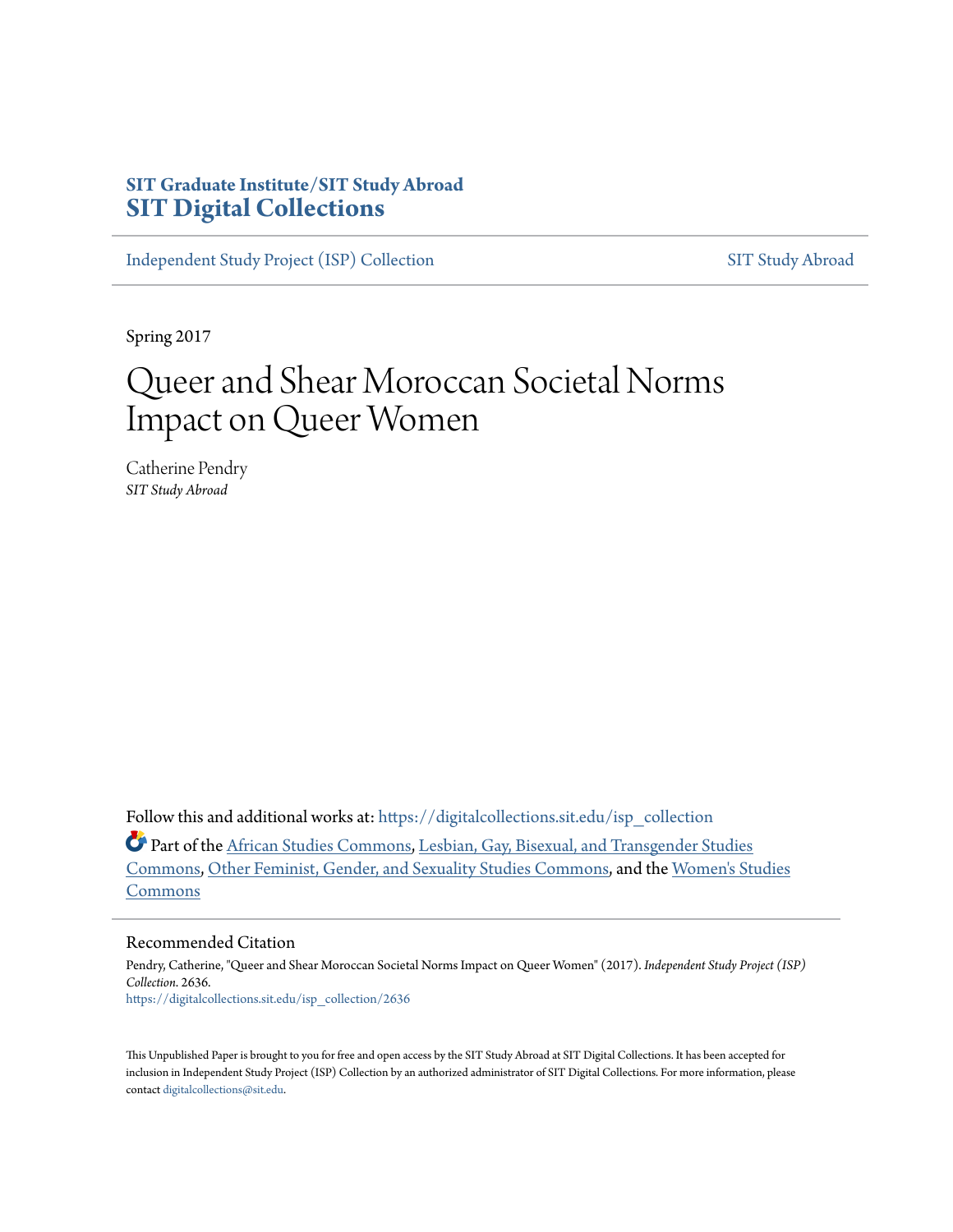Queer and Shear

*Moroccan Societal Norms Impact on Queer Women*

Pendry, Catherine

Academic Director: Belghazi, Taieb Academic Advisor: Fadma Ait Mous

> Elon University History

Africa, Morocco, Rabat and Casablanca

Submitted in partial fulfill of the requirement for MOR: Multiculturalism and Human Rights, SIT Study Abroad, Spring 2017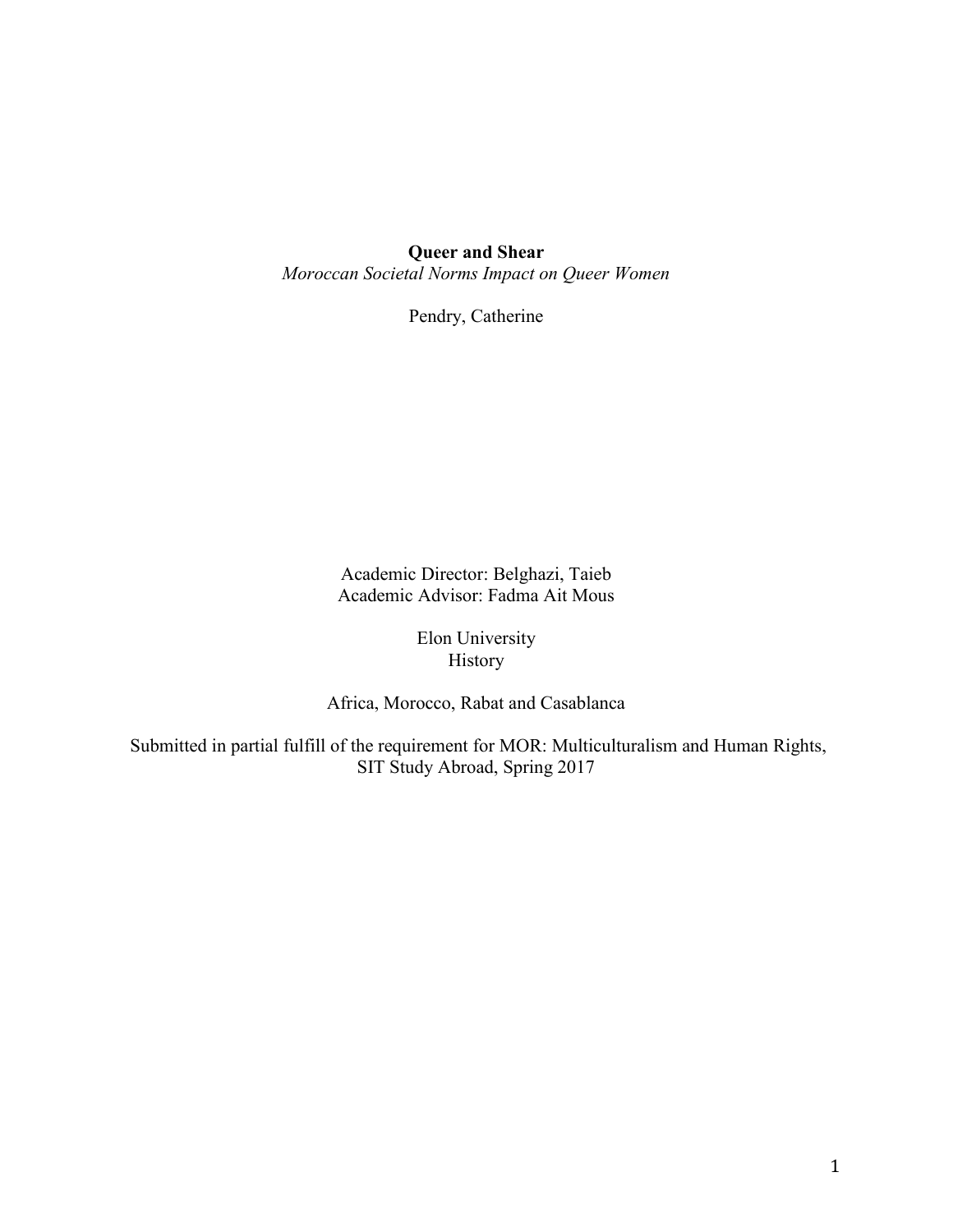# **Table of Contents**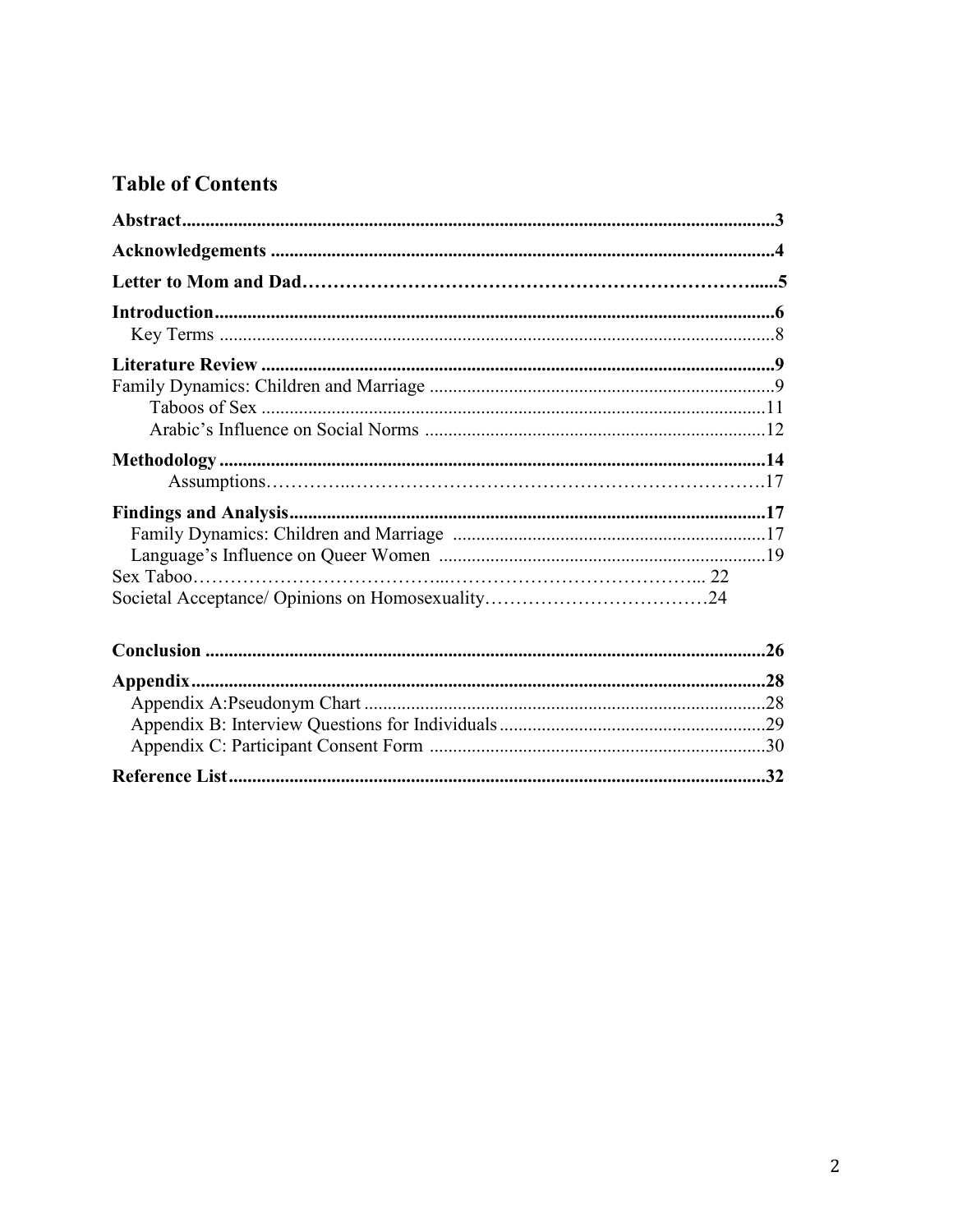# Abstract

This paper examines how Moroccan societal norms and values hinder the recognition of queer women. Within this paper, family dynamics, language, and perceptions of homosexuality are discussed in order to highlight the lack of recognition that queer women receive in Morocco. Social norms in Morocco draw upon the conservative and traditional values, therefore queer women face societal persecution because they stray from the heteronormative culture and exist in a resilient patriarchal system. I will draw upon six personal interviews from queer women as they share their experiences and how they operate within their Moroccan families and Moroccan social norms. Throughout this paper I evaluate queer women in Morocco and the embedding of the patriarchal system within a marginalized group.

### Key words

Gender Studies **LGBTStudies** Social Norms Queer Women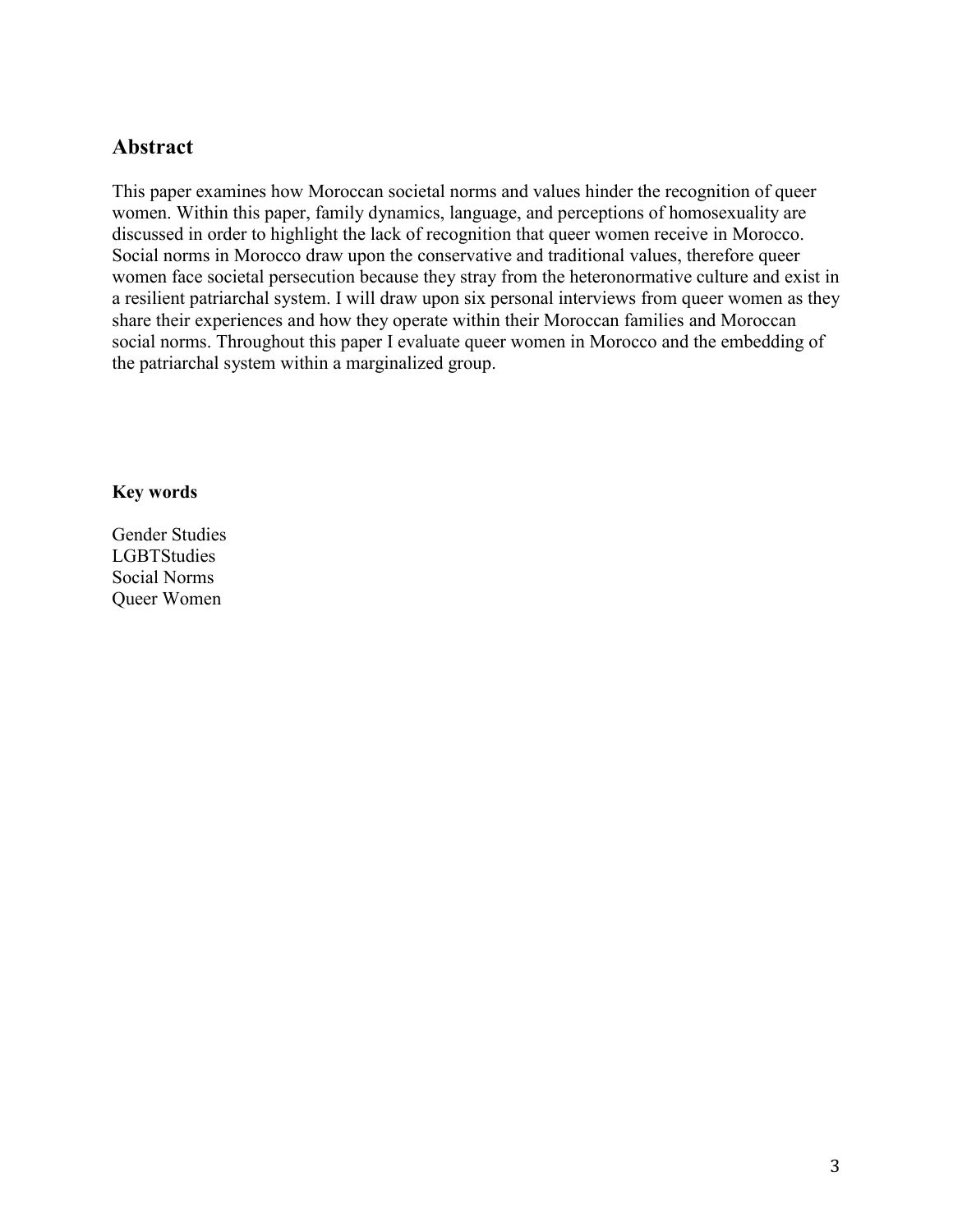# Acknowledgements

I would like to thank the SIT: Multiculturalism and Human Rights Program and the Center for Cross Cultural Learning (CCCL) for providing me with the opportunity to explore this topic. I would also like to thank my academic director Taieb Belghazi and my academic advisor, Fadma Ait Mous for providing me with resources and contacts that allowed me to succeed in completing my research. Finally, I would like to thank each and every woman that graciously shared her story with me. Thank you for your vulnerability, collaboration, and eagerness to assist me in my research.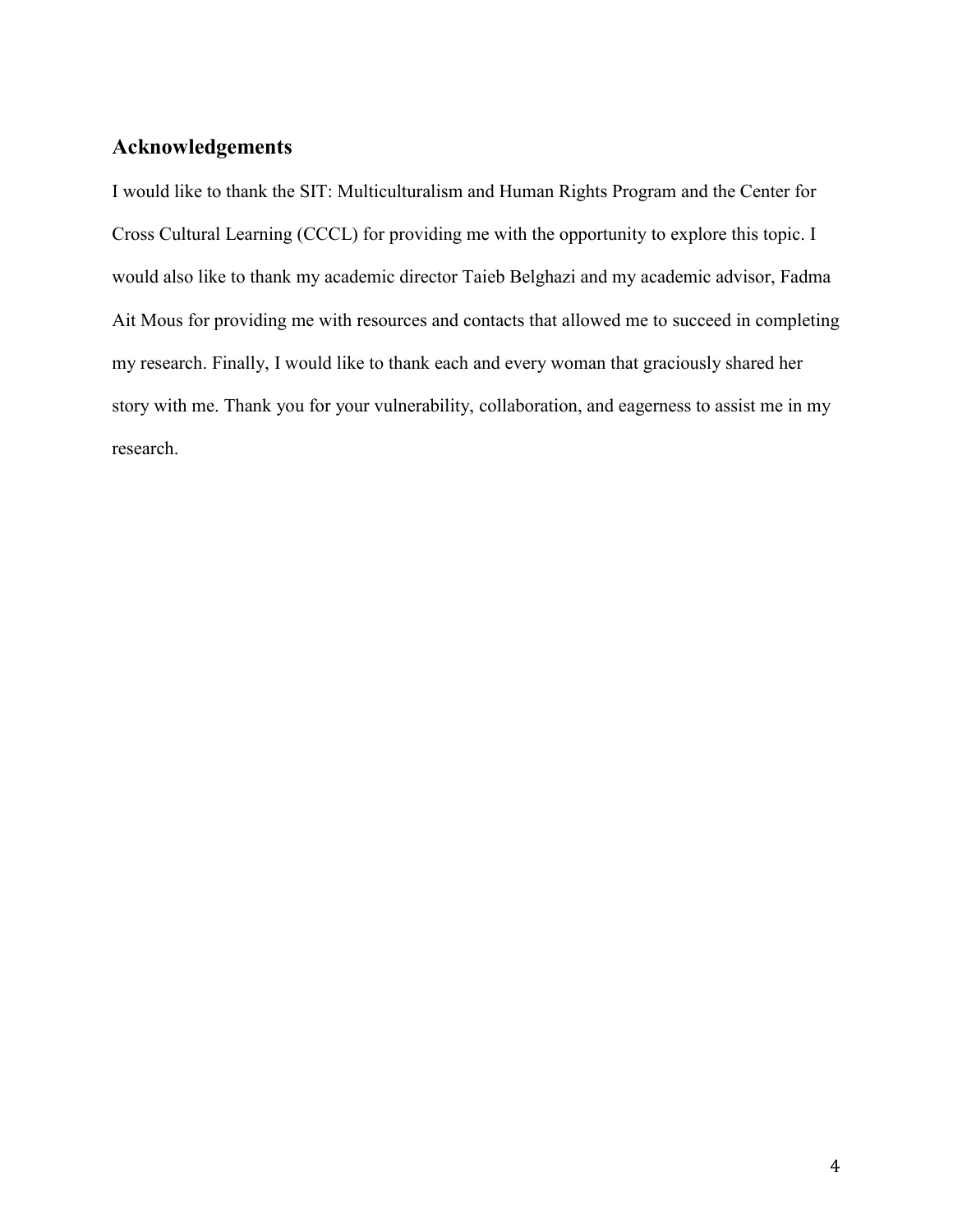# Letter to Mom and Dad:

Salaam,

I don't really know how to start this letter, but I know I have to do it. I am the same person that you have always known....but I also happen to be queer.<sup>1</sup>

I know this might comeas a surprise, and may be very confusing to you based on my high school self. However, it wasn't until Elon, where I was provided with such a supportive and loving community, that Ifelt I had the awareness about various LGBTQ issues to fully understand my own sexuality. Yes I know, college changes people…

You may be wondering why I chose to tell you this in a letter… As we always joke about, I'mthe reserved one, while Riley's the emotional one… So, I felt that putting this into writing seemed most appropriate given my personality. Being the nerd that I am, and thanks to mom's academic push*,* I felt I was able to better express myself in writing. Putting this into letter-form also seemed most appropriate, given dad and I's simple and direct attitudes towards everything we do in life. We both enjoy efficiency, and this seemed pretty efficient.

I want you to know that this isn't a phase. Though I understand why you might think so, I promise, it's not just me being a social, liberal, hippie. I am out to my friends, who have been so supportive and loving, but when I come home, I always feel like I am hiding this huge part of myself from you. And that's the last thing I want to do. I was always scared to tell you, because I really didn't know how you'd react, and I still don't, but I felt it was time.

If you have any questions, which I'm sure you do, I'd love to talk to you guys about it, either on the phone, or in person when I get home.

Thank you so much for your love and support throughout my entire life.

Love always, **Catherine** 

 $\overline{a}$ 

<sup>1</sup>I choose to identify as queer, as I feel this is less restricting than terms like "gay."; queer acts as an umbrella term that allows me to feel a part of the LGBTQ+ community while also not being confined to definitions.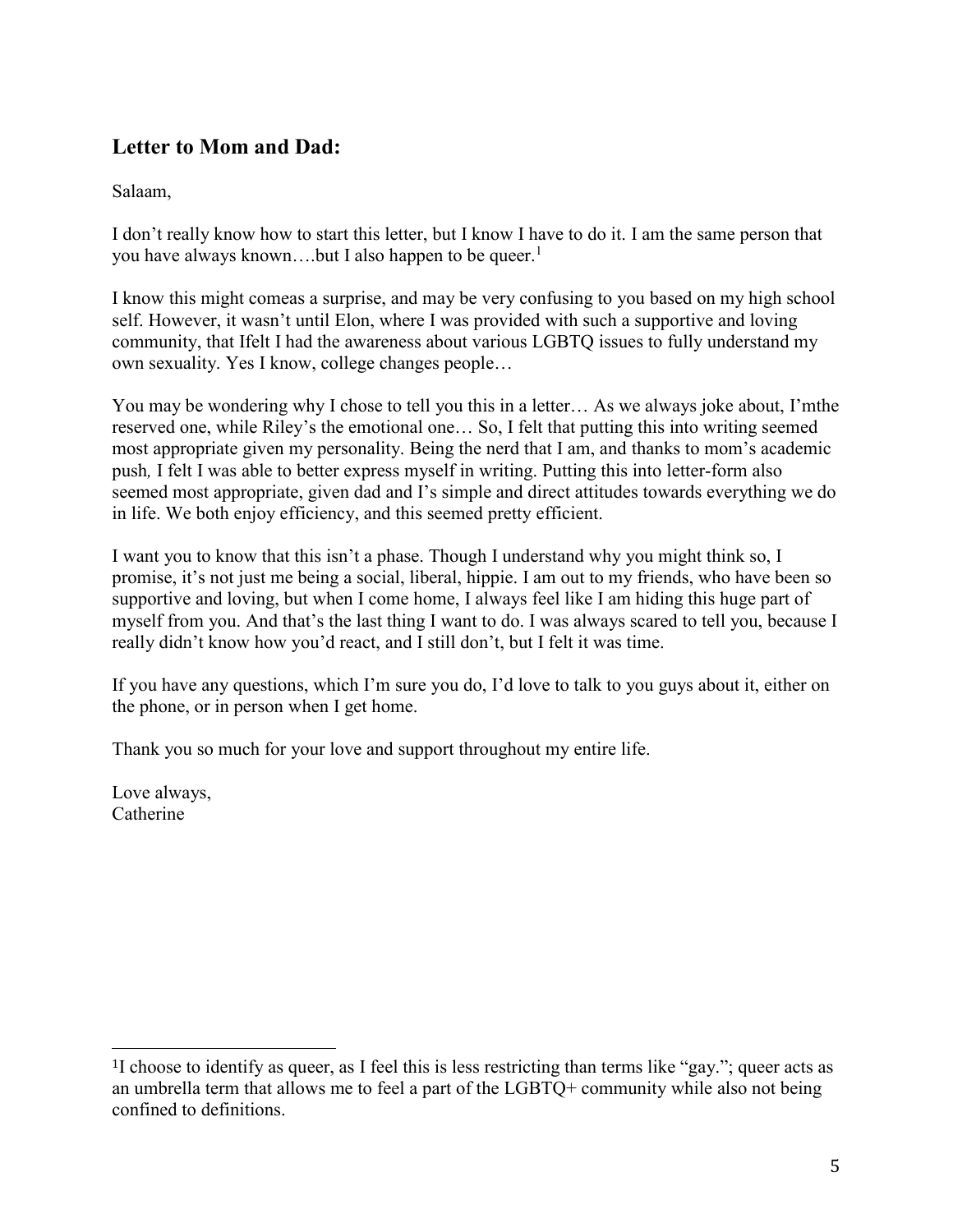# Introduction

The LGBT community in Morocco is an oppressed group that suffers criminalization due to their sexual orientation. Currently the Moroccan government has Article 489 in place, which criminalizes all same sex activity deeming it lewd and unnatural("Moroccan Penal Code: Article 489," n.d.). The Moroccan government helps adhere the notion that homosexuality does not abide by societal norms by using the phrasing lewd and unnatural acts, furthering the lack of recognition and acceptance of queer women in Morocco. This oversimplified description of same sex activity is damaging to the LGBT community and contributes in determining peoples attitudes and beliefs about homosexuality. Overall Morocco reflects traditional and conservative values, which hinders the recognition of queer women because it strays from the heterosexual and conformist society established in Morocco.

Homosexuality in Morocco is socially constructed as "perversion" or "sickness" that tie in the religious component of sin (haram) and shame (hchouma)("Refugee Review Tribunal," 2006). The repetition of negative language and connotation surrounding homosexuality further solidifies the heterosexual norms that are established in Morocco. Morocco is defined as an Islamic nation, which fosters a homophobic society due to the Maliki school of thought that the Moroccan government abides by(Dialmy, 2017).Within in the Maliki School, same-sex intercourse is deemed punishable by law and individuals are viewed as perverted according to the school. With the strict social norms in place in Morocco, the LGBT community has difficulty organizing a strong movement on a larger scale to gain rights because individuals cannot gain neither recognition nor acceptance on a smaller scale within their families.

The purpose of this study is to examine Moroccan social norms and values in the context of female homosexuality. Female homosexuality is solely evaluated in this research because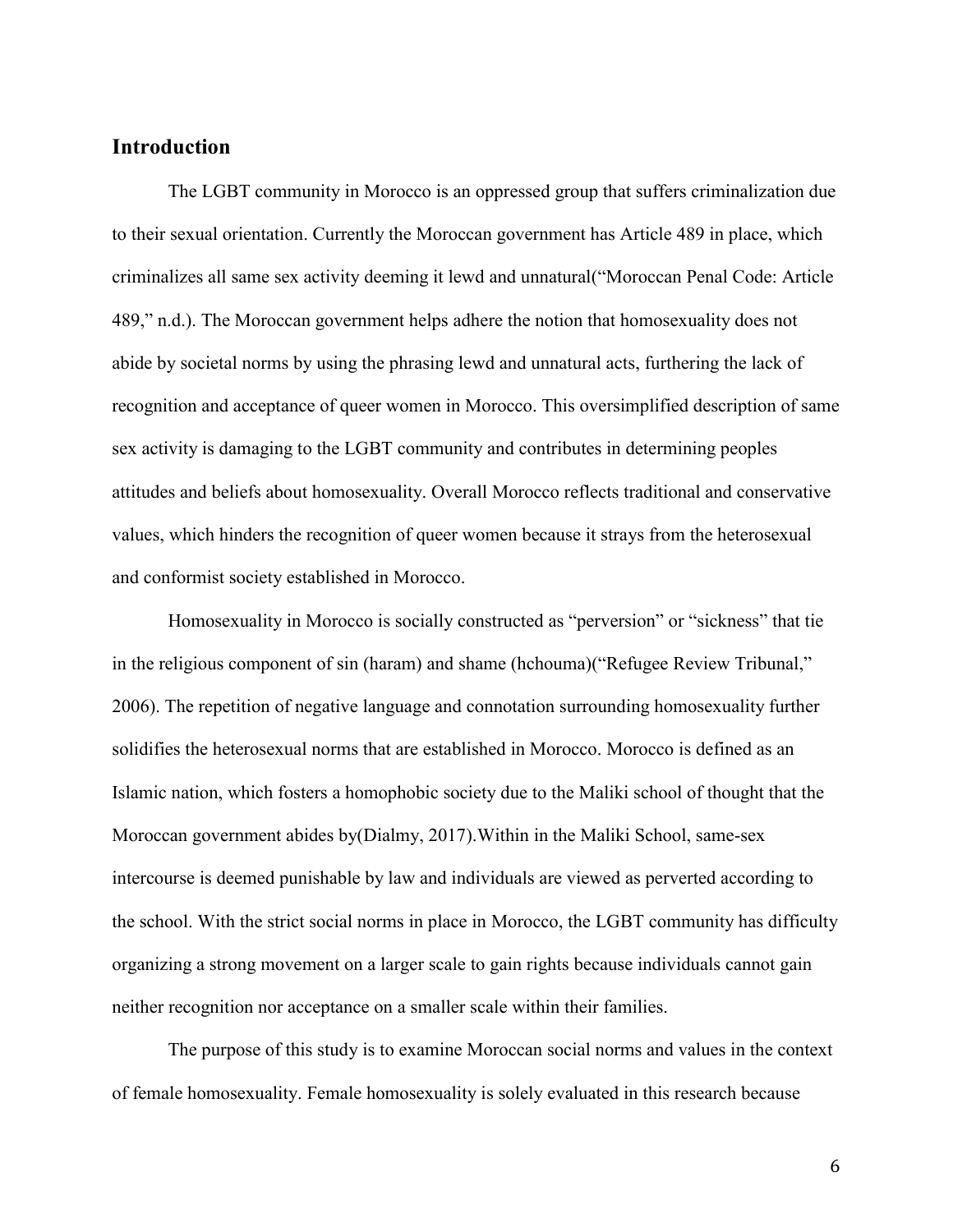there is a gap in information about queer women in Morocco as well as around the world. When evaluating queer communities on a global scale, gay men are the prime representation of the communities and activism for queer rights. Queer women are overshadowed within queer communities highlighting the embedded patriarchal system even amongst a marginalized group. Throughout the study, family dynamics, coming out experiences in relations to societal acceptance, and language are key areas of exploration. The research conducted for this study explores the lives of six women and their experiences as queer Moroccan woman as they stray from societal norms. To further elaborate on the research being conducted the following questions were proposed:

1.How do Moroccan societal norms and values impact queer women in Morocco?

2. How do Moroccan societal norms and values play a role in hindering the recognition of queer women in Morocco?

Notably the research questions I proposed evaluate the *recognition* of queer women rather than the *acceptance* of queer women. Recognition and acceptance are two different areas of study in Morocco. Queer women in Morocco struggle with simple recognition of their sexual orientation due to the norms and values established in Morocco. Whereas queer men, comparatively, receive more recognition. It is also important to highlight that recognition does not have a positive connotation in this context that it is simply acknowledges that a woman is queer whether or not an individual is accepting of the woman's queerness.

By evaluating the social norms and values in Morocco I will highlight how queer women are overshadowed within LGBT communities in Morocco. Not only does highlighting the norms in Morocco demonstrate the lack of recognition of queer women in Morocco, but it also highlights how queer women on a global scale are overshadowed and unrecognized within the collective LGBT community. Analyzing queer women in Morocco highlights the embedded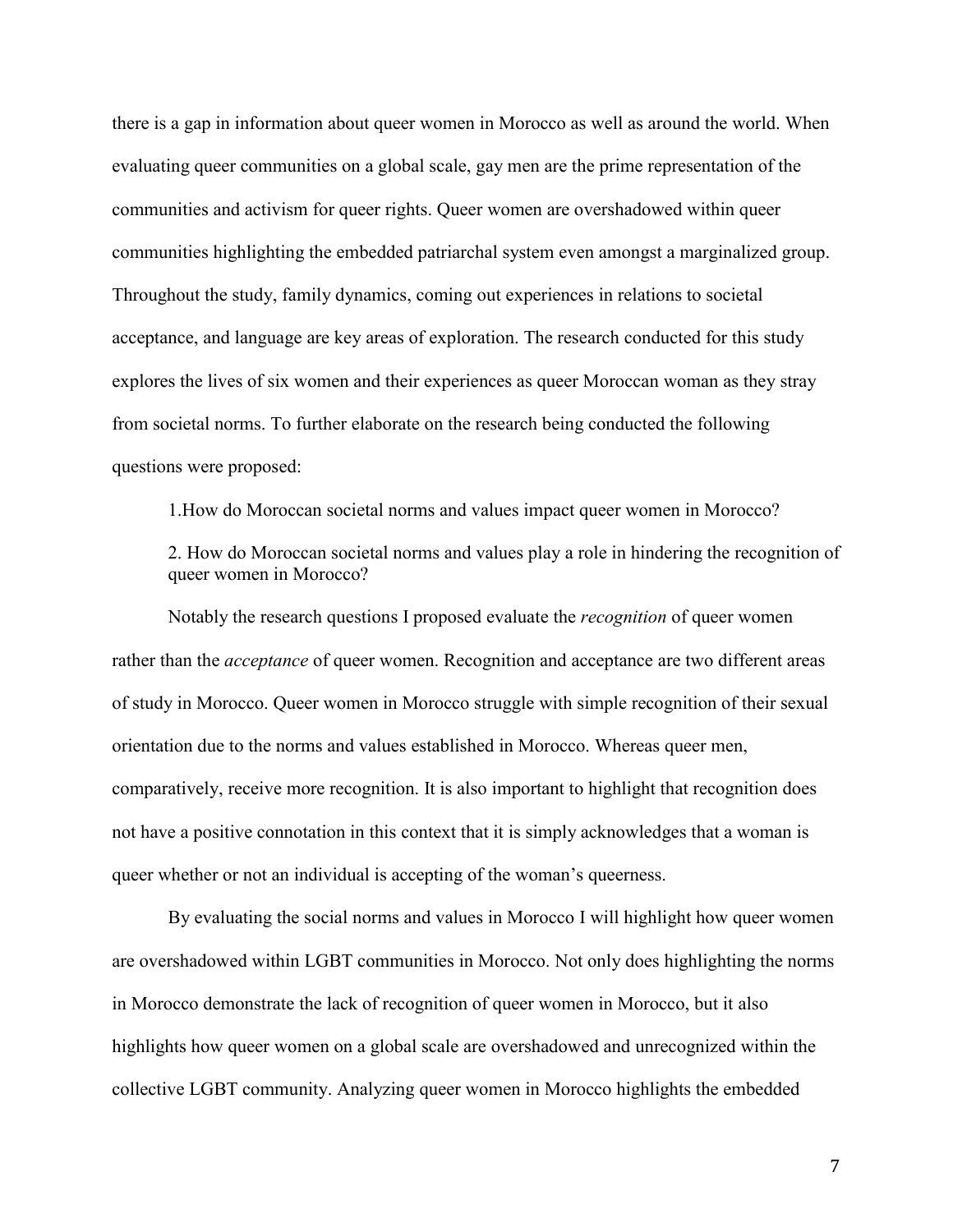patriarchal system that occurs even within a marginalized group. The state of Morocco allows for a further lack of recognition of queer women by criminalizing homosexuality in Article 489. Overall Moroccan societal norms and values create a community where homosexuality is unacceptable and dishonorable.

#### Key Terms:

*Queer* – This term acts as inclusive terminology since it reflects an individual's sexual orientation to meaning non-heterosexual. Using the term queer provides an umbrella term that reflects marginalized individuals based upon their sexual orientation. In this paper, queer is used to reflect any women who is non-heterosexual and is challenging the cultural norms in Morocco.

*LGBT* - This acronym acts as an umbrella term that encompasses individuals with the sexual orientation of Lesbian, Gay, Bisexual, and Transgender. The term is also used to reflect a community of non-heterosexual individuals. The purpose of this term in this paper is to describe the community of non-heterosexual people who live in Morocco.

*Social Norms*–A combination of rules that a group or society abides by. Within the norms there is a set of values, beliefs, attitudes, and behaviors that are considered to be appropriate or inappropriate. Within this paper, social norms will be applied in a Moroccan context, which reflect conservative and traditional norms.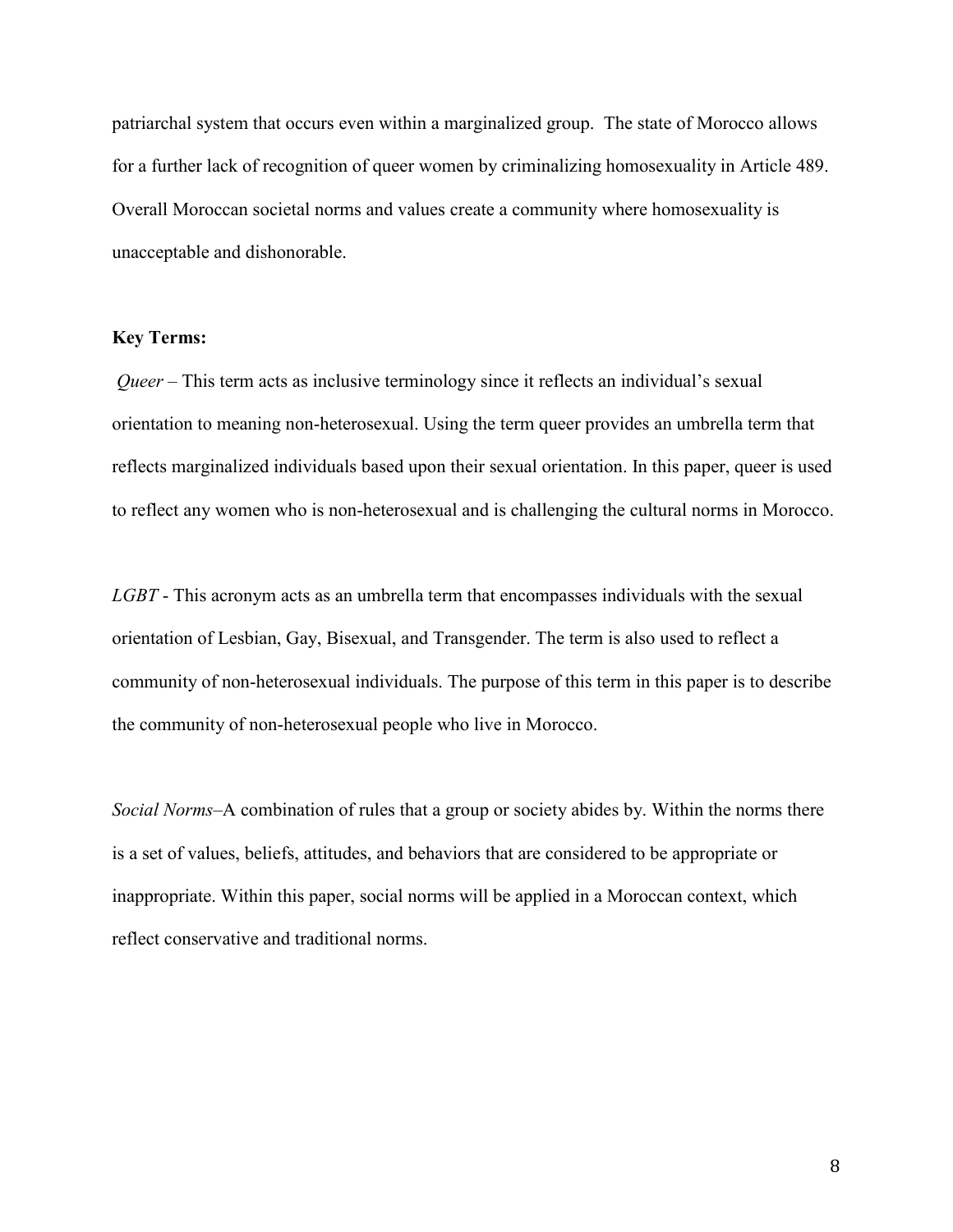# Literature Review

#### Family Dynamics: Children and Marriage

In order to have a clearer understanding of queer Moroccan women and their lack of recognition I analyzed Moroccan social norms. Moroccan social norms involve thevalues, beliefs, attitudes, and behaviors that are considered appropriate in Moroccan society. The social norms in Morocco revolve around conservative and traditional values. Family dynamics, which include children and marriage, sex, and the patriarchal system, are influential and primary social norms that will be evaluated in a Moroccan context. These will later provide context on the norms impact on queer women. I will also briefly analyze the Arabic language's influence on social norms in Morocco and how Arabic hinders the recognition of queer women.

Family dynamics are an essential aspect of social norms in Morocco. Family is often the most important value to Moroccans as they place family as a number one priority. A key element of Moroccan society is the importance of family honor and how an individual is expected to preserve one's family honor through lofty aspirations and achievements, which according to Njoku includes marriage and procreation for women in Morocco (Njoku, 2006, p. 105). In Moroccan society discussing homosexuality in general acts as an agent in dishonoring one's family and community. Family honor plays a key role in preserving values and acceptable behaviors in Morocco.

Procreation acts as a social norm in Morocco because women are expected to bear children - it is a central theme to the woman's role in society (O. Murray, 2005, p. 102). The norm of childbearing can also be evaluated as a social norm within Arab society as well as a global social norm due to the deeply rooted patriarchal system throughout the world. Within Morocco, women are able to negotiate power through procreation(Sadiqi, 2003, p. 73). Bearing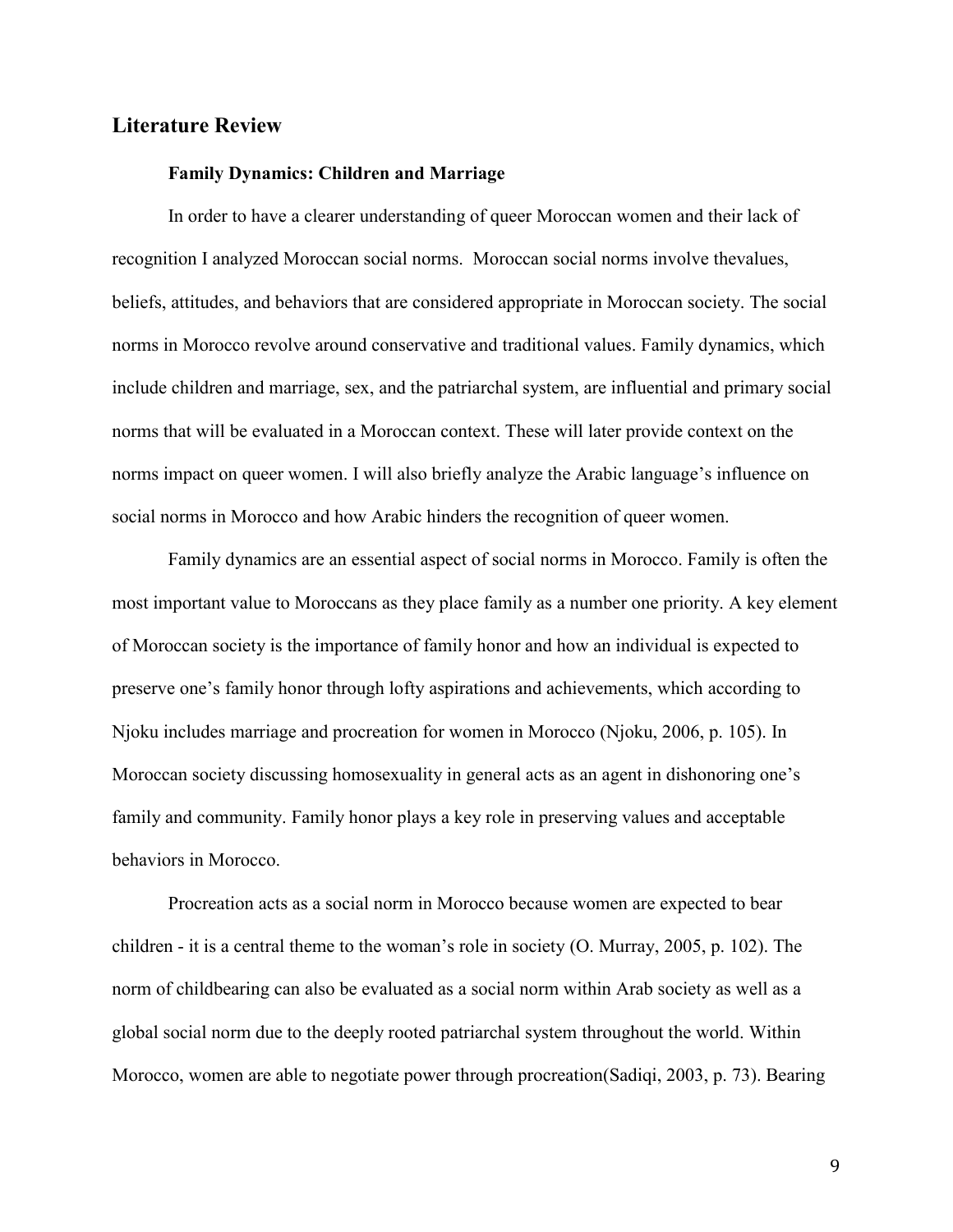children allow women to access a power unachievable by males. In the context of homosexuality, procreation becomes problematic because queer women are unable to achieve childbearing in the way that adheres to the Moroccan social standard. In addition, due to the structure of family dynamics in Morocco, and family being at the center of Moroccan social order, children are "socialized in accordance with family traditions" and conservative Moroccan societal values and taboos(Njoku, 2006, p. 93). Thus children allow for the continuation of conservative social norms to dictate Moroccan society. To conclude,for women in Moroccan society obtaining a husband and bearing children are primary concerns, and education and jobs are secondary concerns (Sadiqi, 2003, p. 201).

In Morocco, marriage is also deemed an important insitutition and social custom (Sadiqi, 2003, p. 200). Marriage is viewed as a norm that will continue to be influential in Morocco because of the influence of Islam on the Moroccan state and culture, and largely dictatesthe status of women(Ennaji & Sadiqi, 2008, p. 85). Moroccan women are socially defined by their marital status and society clearly categorizes married vs. unmarried, deeming married women as the ideal and desired status for all(Sadiqi, 2003, p. 200). In Moroccan society, young girls during developmental ages are constantly reminded that their "ultimate aim in life is to secure a husband and a family" (Ennaji & Sadiqi, 2008, p. 85). There are a lot of negative attitudes towards unmarried women in Moroccan society that create less opportunities and choices for unmarried women, creating a great divide between the married and the unmarried in Moroccan society(Ennaji & Sadiqi, 2008, p. 85). At times women may discontinue their higher education opportunities if it conflicts with marriage options, which reinforces the norms of Moroccan women marrying young and society inflicting the ideals of marriage as an essential value and behavior to partake in (Ennaji & Sadiqi, 2008, p. 86).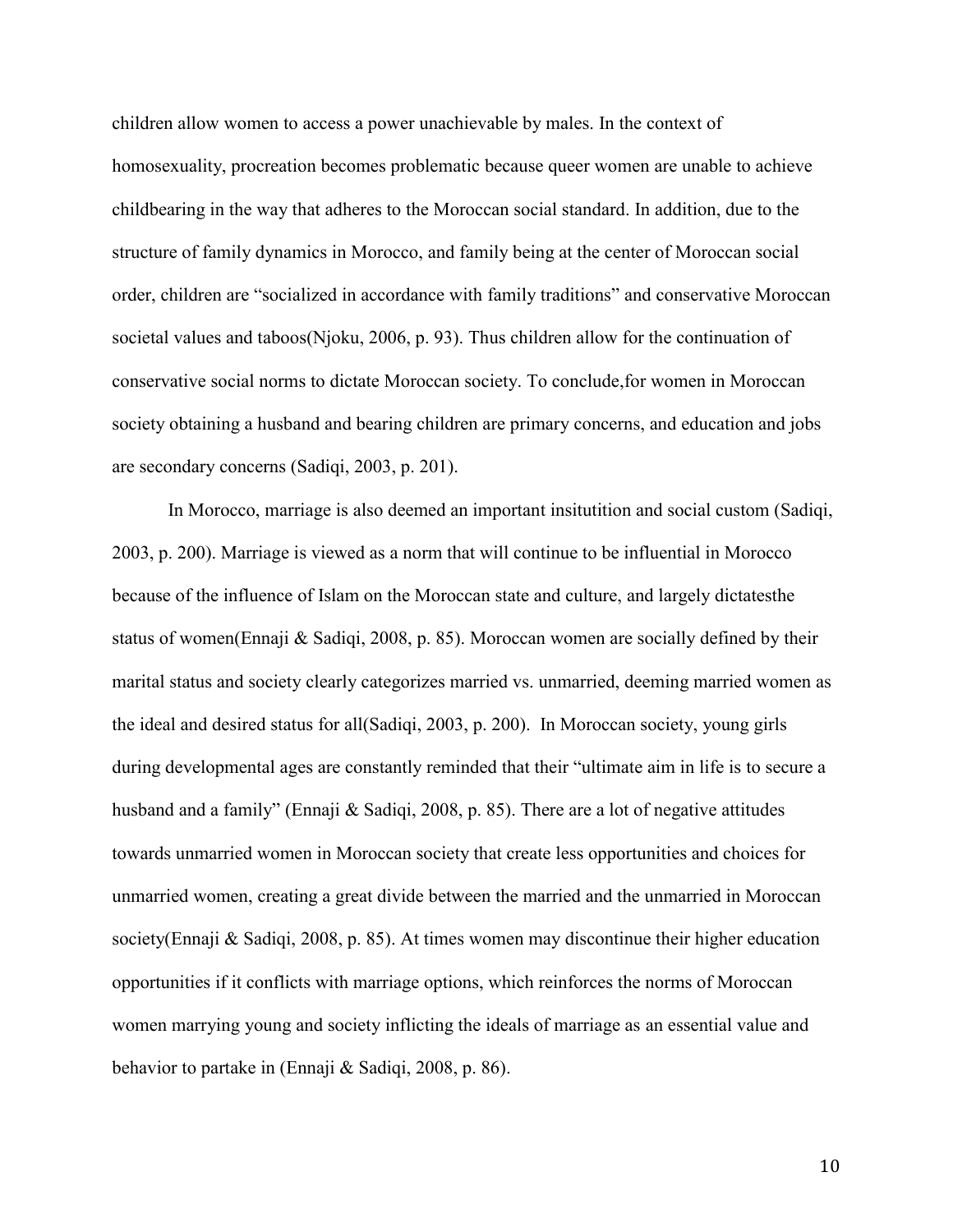When evaluating married vs. unmarried women in Moroccan society, one can highlight the role of the embedded patriarchal system.Under the law, women are not considered free agents and are defined in relation to their closest male kin, thus unmarried women are defined as women without men and are marginalized by society (Ennaji & Sadiqi, 2008, p. 86). Unmarried women are expected to remain in the home until being married. Unmarried males are often granted more freedom in terms of leaving the household and living independently because of the male privilege they possess. When a woman is not married in Moroccan society, the general publicoften assumes a lack of purity and virginity of the women,and thus undesired by men. This social attitude towards unmarried women highlights the power of marriage status in Morocco and the social norms attached to it.

Marriage between a man and a wife is a considered a sacred relationship and a desired lifestyle by society. Families place value on finding a respectable and successful marriage partner for their daughter in order to preservethe families' lineage and maintain honor and respect (Njoku, 2006, p. 95).Thus in a queer context, females may choose to marry but live a double life of queerness in order to preserve one's family honor. At times individuals are caught between declaring their sexuality to their families, facing any repercussions or accepting the fate of marriage (Needham, 2013, pp. 297–298).

#### Taboos of Sex:

Overall Morocco embodies sex as a taboo topic. Within Morocco, representation of married heterosexual sexual conduct is heavily censored in Morocco (O. Murray, 2005, p. 97). Not only does premarital stray from the social norms within Morocco, but homosexual sex is not considered legitimate sexual activity. The topic of sex is rarely discussed in Morocco allowing for the topic to quickly become taboo amongst society. Considering heterosexual marital sex is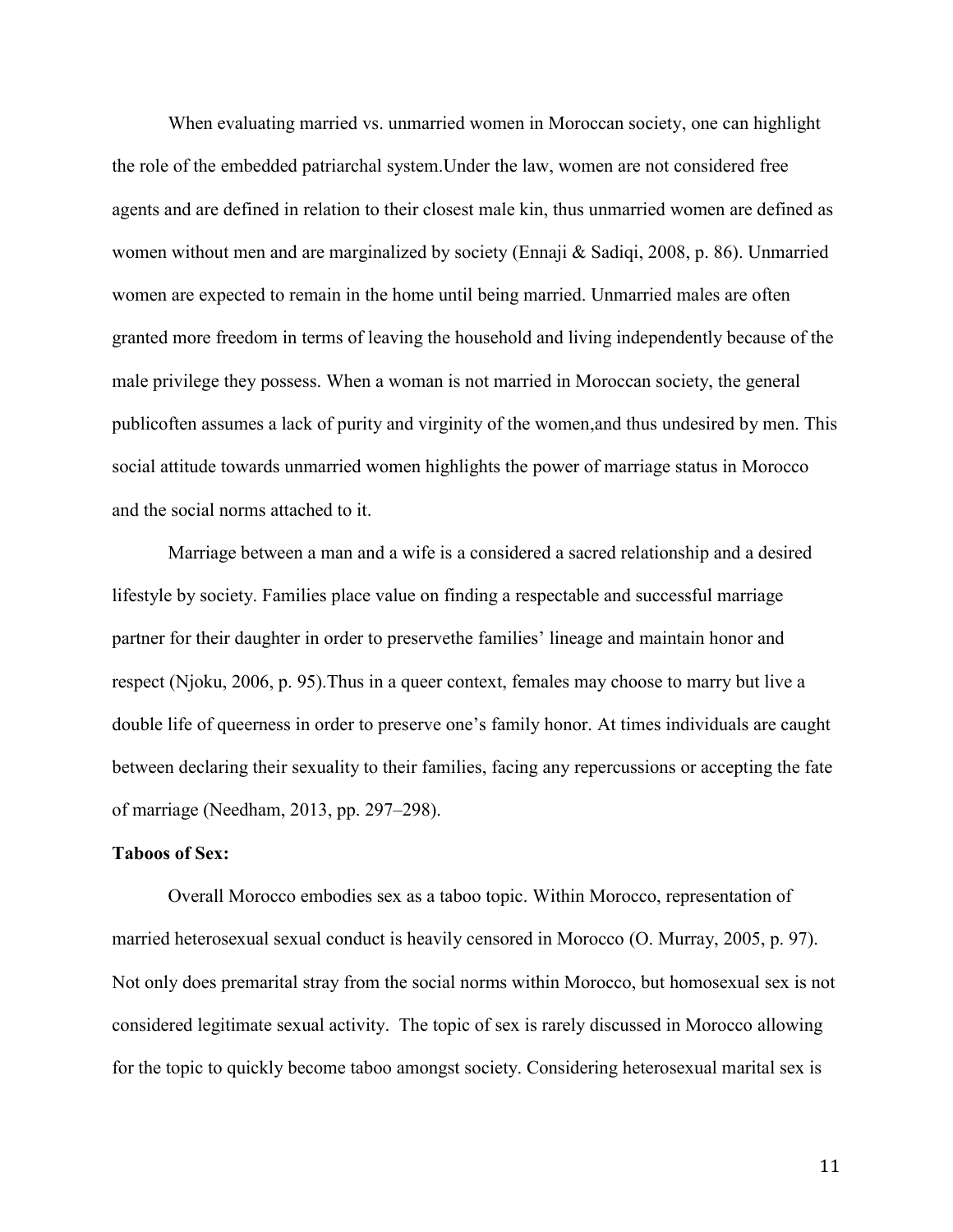considered an inappropriate topic to discuss in Moroccan society due to the social norms established, thus all other forms of sexual discussion are even less welcome. When sexual activity is discussed in Morocco, society defines sex as penetration by a man. This definition delegitimizes same-sex activitybecause society holds the understanding that there is only one version of sex (Dialmy & Uhlmann, 2005). Notably, in historic Arab societies female-female sex was defined as situational homosexuality, which highlights that in ancient Islamic societies, societal norms were accepting of same-sex sex. The rationale behind female situational homosexuality in Arab societies was that women needed to have sex with one another due to the lack of male partners available in society (O. Murray, 2005, pp.99). In terms of social norms in Arab societies, there was a distinguished acceptance of female situational homosexuality because of the attitudes and recognition that it occurred. Noticeably, the rationale involving situational homosexuality is rooted in the patriarchal system and the heteronormative culture in Morocco. The taboo topic of sex in Morocco also dictates society's perceptions of masculinity and femininity. The construction of gender in Morocco plays a vital role in the perception of homosexuality creating a distinct gap of recognition of queer men and queer women in Moroccan society.

#### Arabic's Influence on Social Norms:

The structure of the Arabic language also contributes to the patriarchal system embedded in Moroccan society. Both the Moroccan dialect Darija and classical Arabic Fusha are influential factors on Moroccan social norms as they highlight male superiority and outline appropriate behaviors. Language is regarded as a social means through which identity and gender are constantly being negotiated, and Arabic acts as a prime example of this relationship (Sadiqi, 2003, p.277). When examining the Moroccan Arabic dialect, Darija, notably there is a lack of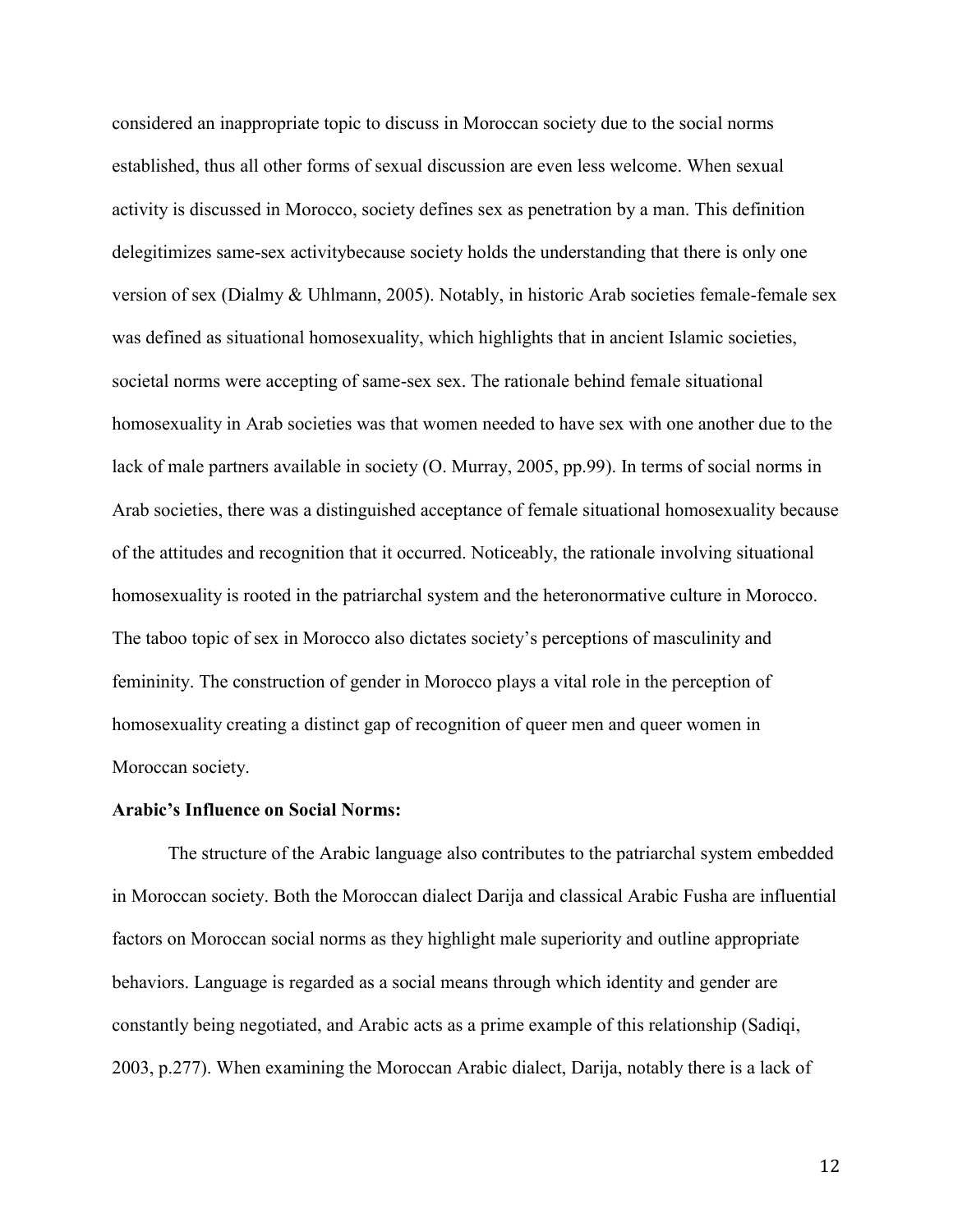vocabulary to describe homosexual women. In Darija there is no word for "lesbian"(Dialmy, 2017). As a result,there is a lack of recognition of queer women specifically in Morocco. Society interprets the lack of having a word for queer women as meaning that queer women do not exist. Alternatively, due to the lack of recognition, lesbianism is less punished by the Moroccan state because lesbian sex is not considered sex asit lacks penetration (Dialmy & Uhlmann, 2005, p. 19). Classical Arabic or Fusha also plays a role in the lack of recognition of queer women in Morocco. Although Fusha is not widely spoken in Morocco, it is the primary dialect of all government documents and most importantly the dialect of the Quran. Linguistically the Arabic language reifies the domination of maleness over femininity not in the context of homosexuality(Dialmy & Uhlmann, 2005, p. 19). Thus when in terms of female homosexuality, femininity is amplified because it is perceived that both women take on the submissive role during sexual relations. Amplifying femininity causes an even greater lack of recognition of queer women in Morocco because women are deemed the weaker sex in society.

In modern Arab society, terminology that describes homosexuality continues to reflect negative, derogatory, and judgmental views reflecting how Arabic enforces the social norms involving same sex relationships (Amer, 2012, p.383). Words describing female sexuality in Fusha have non-normative connotations attached to them. The terms *Shadha* (feminine form of pervert)and *Sahiqat* (lesbian) are vulgar slang terms in Arabic to describe female homosexuality. Often these words indicate inappropriate behavior and are often associated with women who are addicted to drugs and alcohol as well as women whom are perceived as promiscuous (Amer, 2012 p.383). However, in recent years, Morocco has begun to reclaim words that provide a positive connotation to describe the LGBT community. The LGBT community in Morocco has begun to spread the word *Mithly*, which means "like me" in the Moroccan Arabic dialect, Darija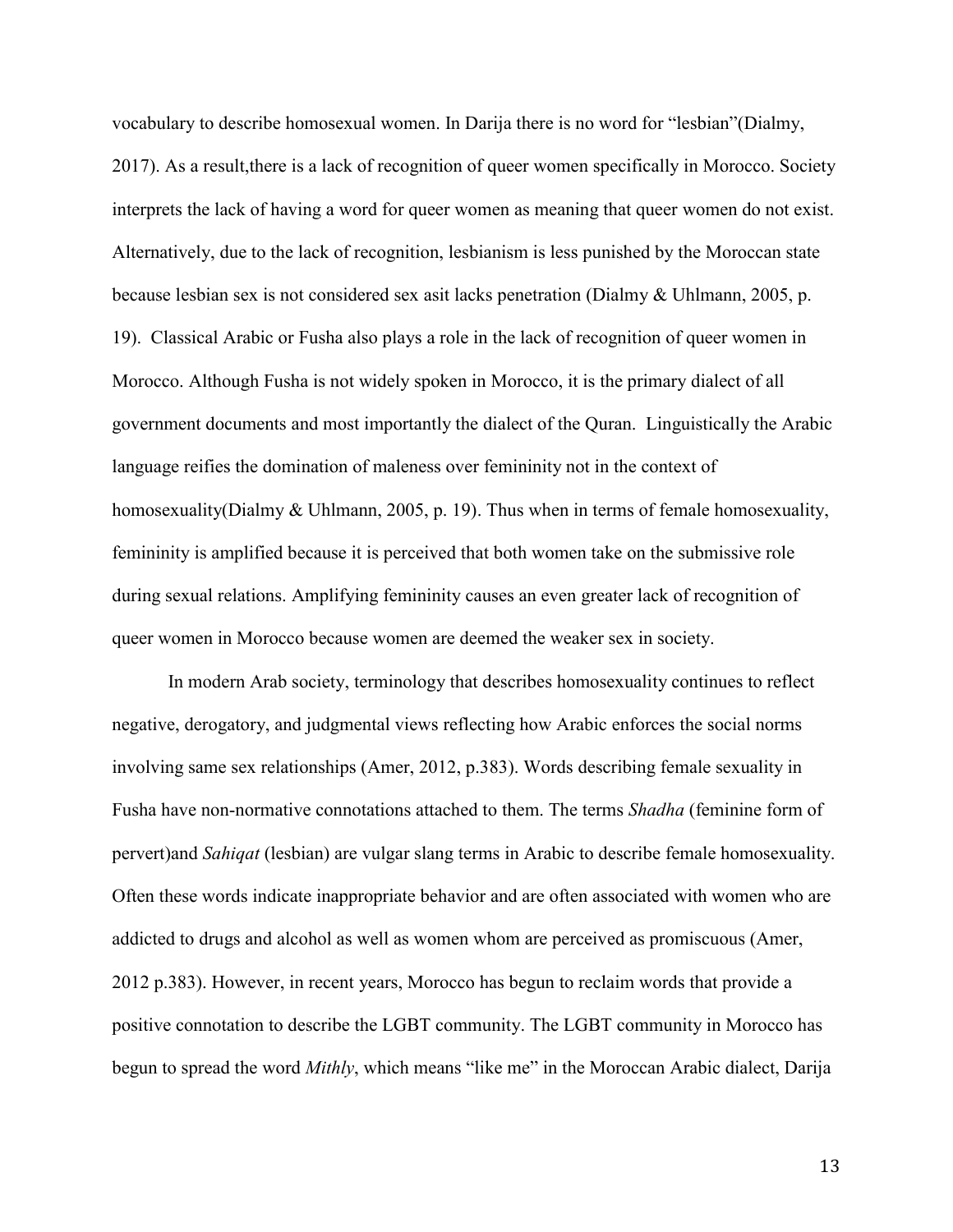(Dialmy, 2017).Notably,the Arabic language uses vulgar and demeaning words to describe female homosexuality and the structure of the language reinforces the patriarchal system in Morocco(Dialmy, 2017). Although lesbianism is considered less grave, less punishable, and less dangerous in Morocco, this notion causes an overall lack of simple recognition of lesbianism as an identity. The lack of recognition of lesbianism contributes to society perceiving queer women as going through a phase. Overall, the lack of recognition of queer women is closely tied with the Arabic languages influence on social norms in Morocco.

# Methodology

In order to obtain information concerning Moroccan social norms and the Arabic language's impact on queer women in Morocco, I conducted a qualitative study. A qualitative approach provided an in-depth analysis of why Moroccan social norms and language hinder the recognition of queer women. I spoke with six women who belong to the LGBT community in Morocco, where we discussed their experiences as queer women and how Moroccan social norms have impacted them. All interviews were conducted in English in order to avoid using a translator, which allowed for greater confidentiality and more trust in the relationships. Admittedly,only being able to conduct interviews in English did limit the amount of women I could speak with since neither my Arabic nor myFrench are proficient enough. In order to maintain confidentiality I used pseudonyms for five of the six women. In my research I will use Hajar Moutaouakil's name as she expressed that she would like to be named as a form of activism. Please see appendices for the pseudonyms of the women and their sexual orientation, the chart will assist during my analysis.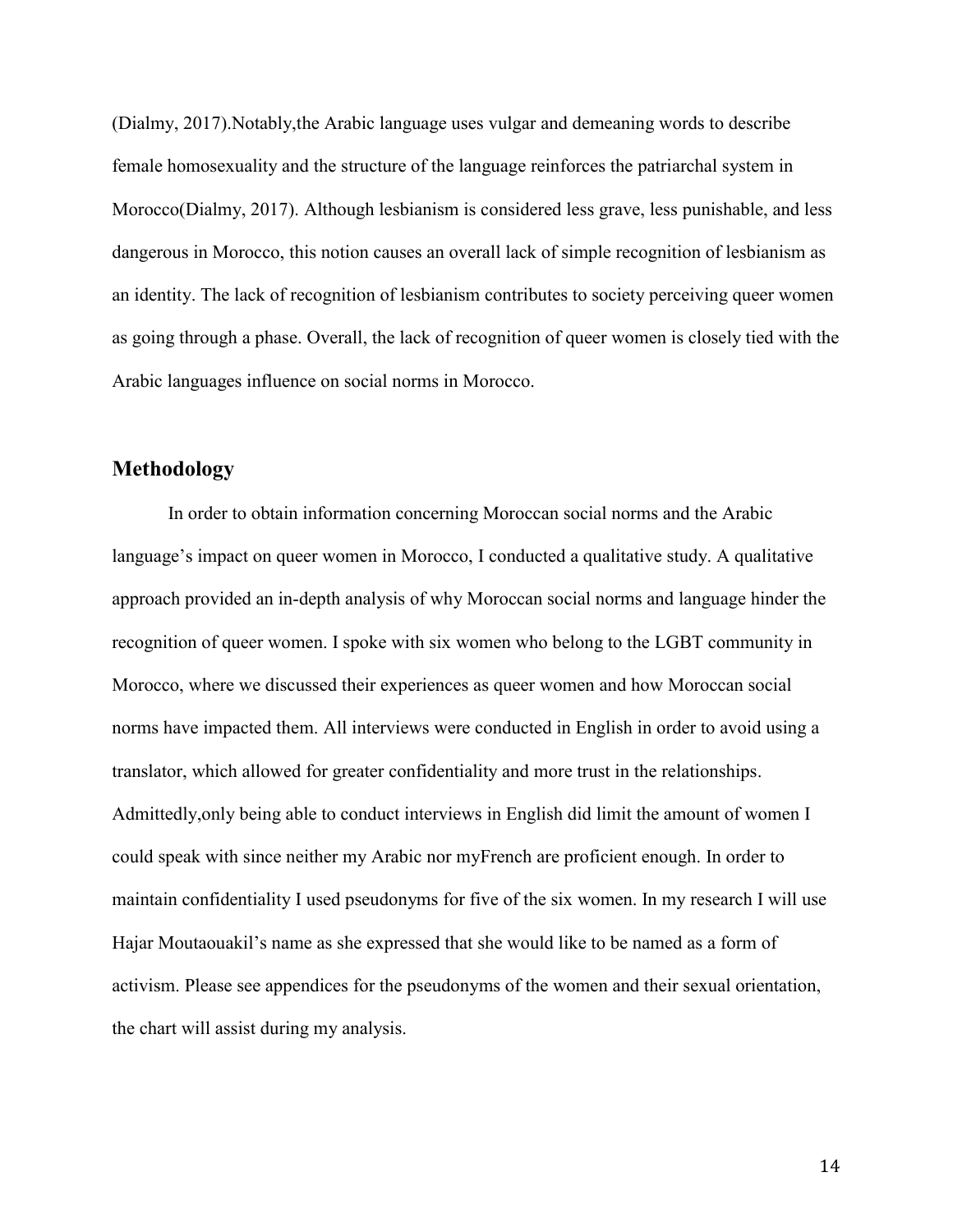Three of the interviews were casual interviews that took place at LGBT friendly cafés in Casablanca. The interviews followed an open dialogue format where the interviewee and I conversed about herexperience as a queer woman in Morocco. During the interview I asked specific questions, but the interview remained conversational, as both the interviewee and I were able to share our experiences as queer women and how our two cultures and their respective social norms/ familial dynamics impact us. Allowing myself to be vulnerable and personal with the interviewee allowed for a genuine and authentic interview to take place. Sharing my sexual orientation and relating back to the interviewee was an essential part of my methodology because it allowed for a greater understanding of the LGBT community in Morocco as well as the global LGBT community and the importance of unification. However at the same time it is essential to note that because I am a part of the LGBT community, my guidance of discussion during interviews does posses an insider's bias.

The other three interviews occurred over WhatsApp because the women lived in locations not easily accessible to me due to the time constraints and my primary residency in Rabat. Conversing over WhatsApp was needed in order to obtain the information, however inperson interviews are preferable and allow for a more genuine connection with the participant.

To obtain interviewees I used the dating app Tinder. In my profile I explicitly detailed my purpose of being on Tinder, which stated, "I am currently conducting research on queer women in Morocco. I am interested in Moroccan social norms and the Arabic language's impact on queer women in Morocco. Message me if you would like to discuss any of these issues". When evaluating ethical concerns while using Tinder, it is important to note that when using the app I would only swipe to match with a woman whose name, authentic pictures of themself (not cartoons, celebrities, or graphic words), and English appeared in her bio section on her profile. I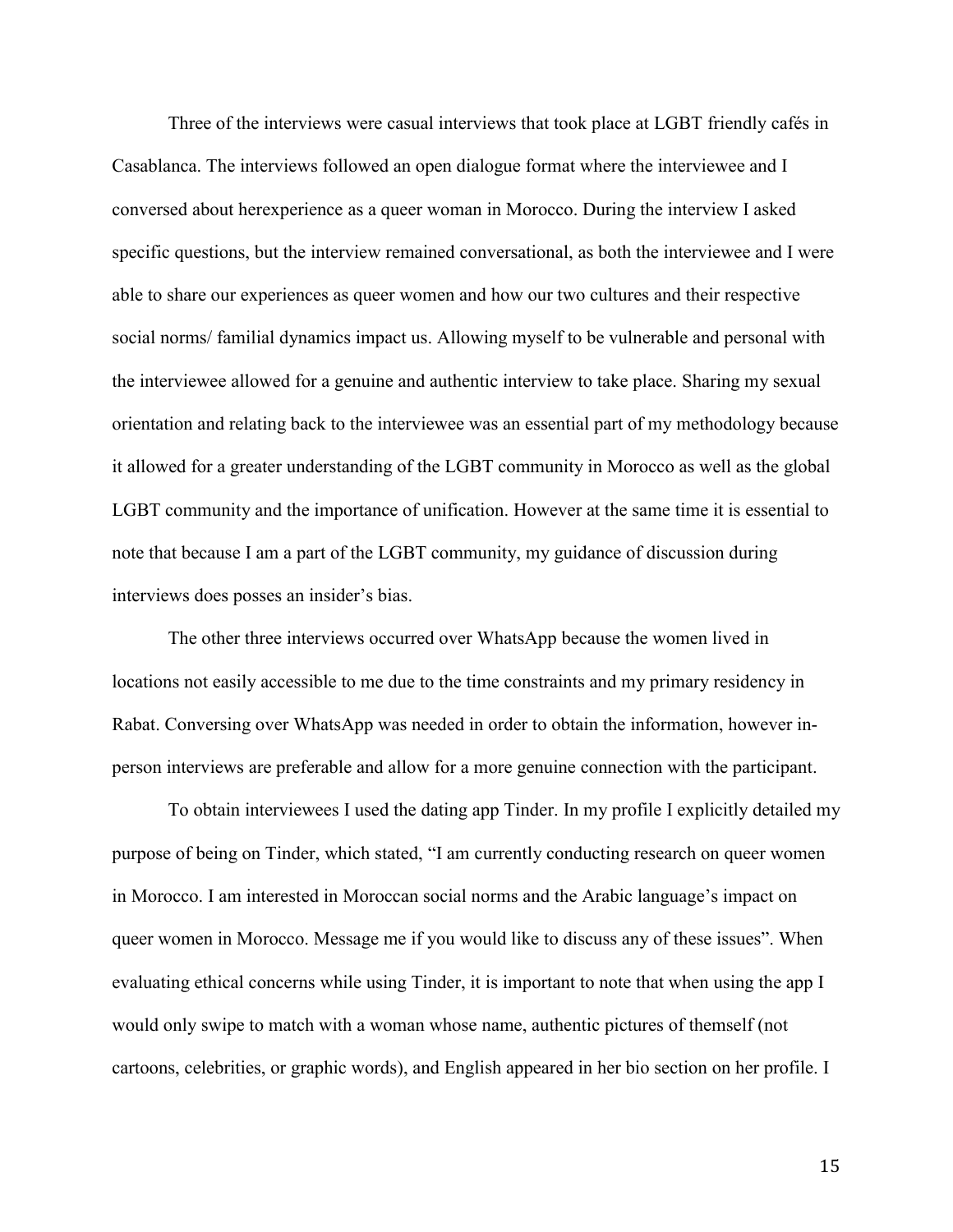also obtained interviews through word of mouth. I met many Moroccan students while taking courses in Rabat, who later put me into contact with their queer femalefriends. The LGBTcommunity in Morocco is very underground and in order to operate within the LGBT community it requires knowing friends of friends. This became difficult because I had to first gain trust and build relationships with the women in order for them to open up to me about their personal stories and lives as a queer woman. I also felt that being a queer woman aided me in being accepted into the LGBT community in Morocco.

In the end it is essential to note my positionality and privilege that comes with the research I conducted. Although I am a queer woman and can identify with aspects of the LGBT community in Morocco, there are aspects I cannot relate to, for example the overall criminalization of homosexuality in Morocco. My American positionality is greatly highlighted while conducting research because I unconsciously viewed LGBT issues in a western context. Many of my interview questions had a western bias and often compared the advancements of LGBT rights in Morocco to needing to be on par with western LGBT rights.

To conclude, my research was extremely small scale and I was given a finite amount of time. Throughout my paper it is essential to note that what I have stated is not a final claim on this issue. My work is the beginning of a new area of explorations that deserve to be unfolded. My analysis and findings are based off of six queer Moroccan women's experiences and do not reflect all queer Moroccan women's experiences, nor the entirety of the Moroccan LGBT community. Given the topic of my research and the precautions necessary to protect the women being interviewed, extending the length of my research would be beneficial and allow for a greater analysis of more queer women's lives in Morocco. This topic has a lack of exploration and deserves to be further investigated. A recommendation for future researchers that wish to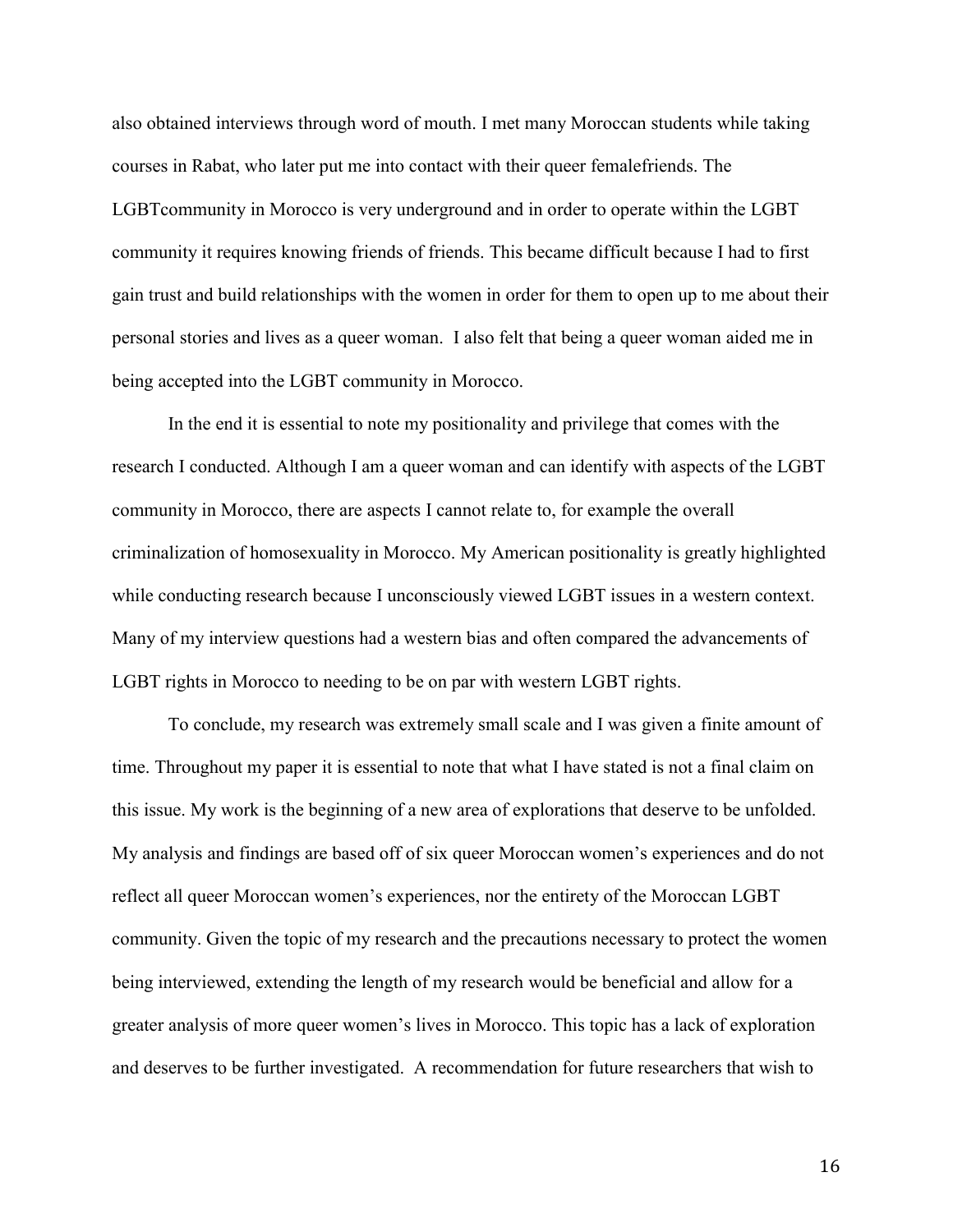continue this topic is to focus the research in Casablanca. Although Rabat has a large LGBT community, many of the people I interviewed resided in Casablancaallowing me to establish a greater network there. I would suggest making the primary location of the research Casablanca because the LGBT community there is much larger and I feel that individuals were more open to speaking with me about LGBT issues in Morocco.

#### Assumptions

Before beginning to collect my primary data on queer women in Morocco, my first assumption that was proven incorrect immediately was that women would be unwilling to discuss and meet with me about their experience. Luckily, I had great success in building a network and finding many people to speak to. I also assumed that queer women would receive a lack of recognition in Moroccan society and often be told their sexual orientation was a phase, which proved to be correct. Another assumption of mine was that the Arabic language would play a prominent role and be a key component on hindering the recognition of queer women in Morocco. However, from my research I have concluded that social norms playa more influential role, are more interesting and easier for my interview subjects to discuss and reflect upon.

#### Findings and Analysis

#### Family Dynamics: Children and Marriage

In the context of family dynamics for queer women, children and marriage are key social norms that dictate the lives of queer women in Morocco. When asked about children and marriage, the majority of women emphasized that they would like to do both. Jamila explained that having kids is extremely important to her. Since she identifies as a queer woman who is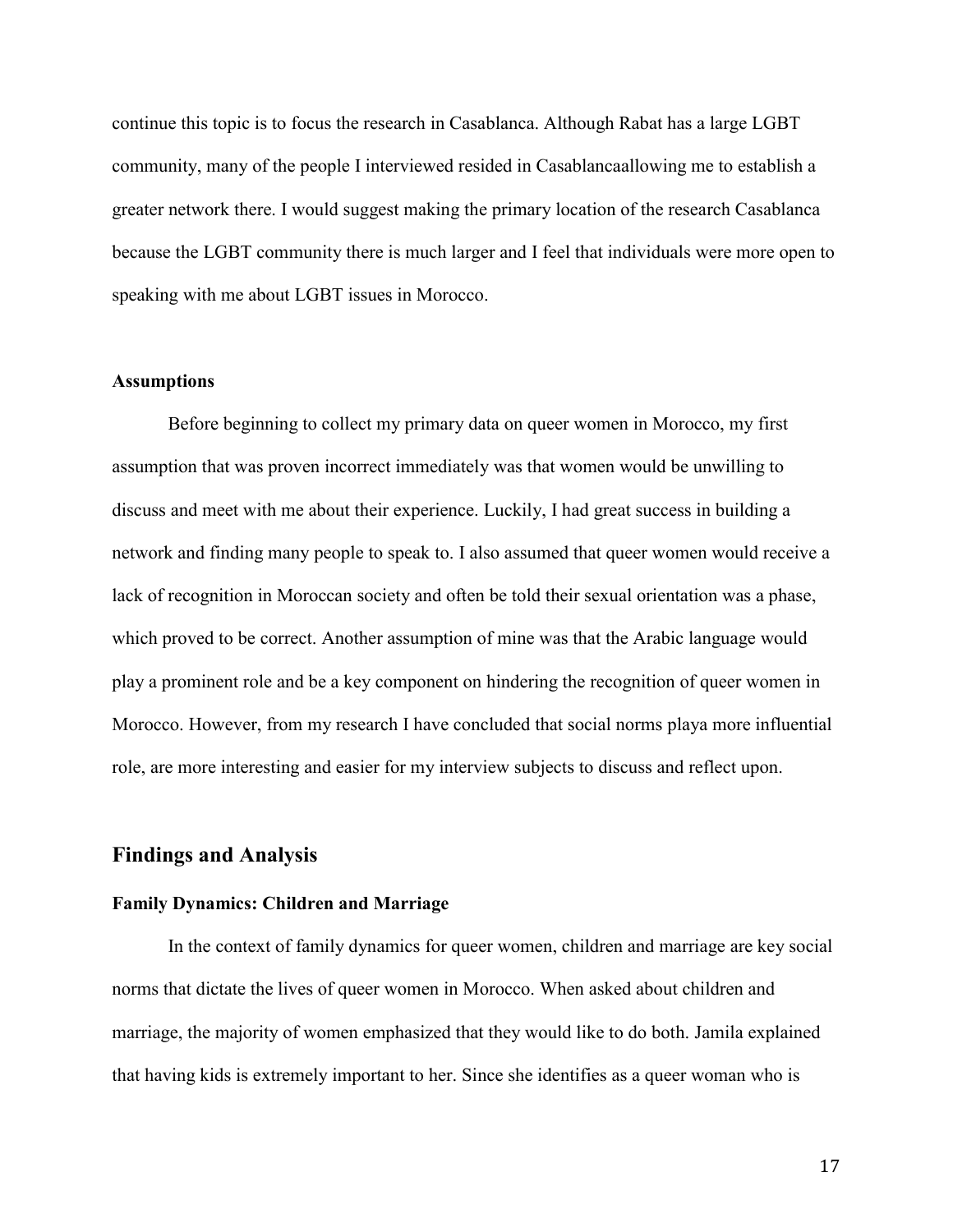attracted to men and women, she envisions adoption being the best option for her(Jamila, 2017). Jamila emphasized that starting her own family is something she has always wanted to do and something her parents have always wanted her to do(Jamila, 2017). Notably, Jamila's desire to extend her family aligns with her abiding to the social norms as her desire to have children was engrained due to the social norms established in Morocco. However, modes of procreation like adoption would not abide by Moroccan social norms because the purpose of procreating is to continue one's blood lineage. There are elements of social norms that queer women would like to abide by but must take an alternative route due to their sexual orientation. Although she is queer, there are aspects of Moroccan female social normsthat remain intact because, despite her sexual orientation, she is still a Moroccan female.

When evaluating Moroccan marriage norms in the context of queer women, collectively the six women whom I interviewed were adamant in that they would not suppress their queer feelings in order to preserve family honor. However, in the circumstances of Hajar, she explained that she was not fully aware of her lesbian identity, due to her lack of awareness concerning sexuality, when she married her ex-husband(Moutaouakil, 2017). She elaborated, stating that her family pushed for the marriage and she thought that marrying a man would help her feel a greater connection with men. Hajar momentarily lived a homosexual double life highlighting the power of social norms on queer women because marriage is deemed the ultimate goal in society (Moutaouakil, 2017). Not only does it highlight the pressure of marriage in Morocco but it also reflects the divide between married and unmarried women, emphasizing how Hajar did not want to remain in the unmarried social category and status. On the other hand, marriage for Amira, a lesbian woman, is an essential thing for her to abide to, as her family constantly pushes for her marriage and has avoided marriage thus far by continuing her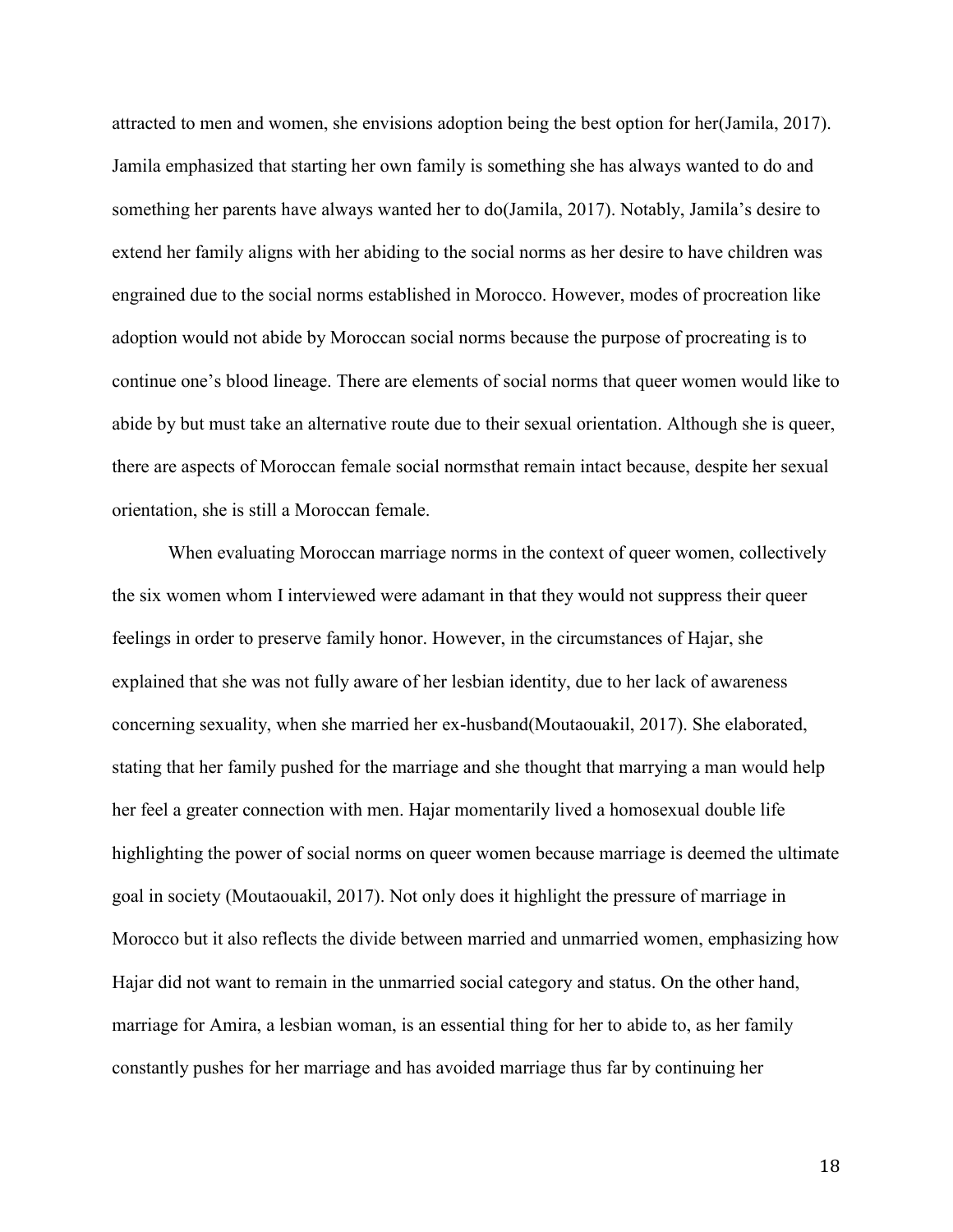education. Amira's family is unaware of her sexual orientation and she believes that they would react poorly and ultimately force her to marry a man. She states that her family is "concerned with her marriage because they want to save the family's honor" (Amira, 2017). Amira's experience with her family underscores the link between marriage and family honor in Moroccan society. Based off of Amira's experience, the norm of marriage impacts queer women's ability to be recognized because of the expectation automatically assumed that a woman will marry a respectable and successful man in order to reflect positively on her family. To conclude, the concept of marriage in Morocco is a difficult norm to surpass because of the heterosexual connotation attached to it. In addition, queer women who do seek marriage to another queer woman are not able to obtain the overall norm of marriage because of the illegality of it. In either circumstance, abiding to the Moroccan social norm of marriage creates a lack of recognition of queer women, as there is a clear heterosexual definition surrounding the expectation of marriage.

With the deeply rooted patriarchal system, marriage for queer women creates controversy concerning freedom. In Moroccan culture women are expected to live at home with their parents until they marry. Some queer women in Morocco continue to remain at home because they are avoiding marrying a man. This results in a multitude of assumptions about the women by society. For both Maha and Hanae, there families are concerned about societal judgment because they will not marry in Morocco because it is illegal (Hanae, 2017; Maha, 2017). Both hope to move away and marry without Moroccan society knowing, however with that choice comes the assumption that the reason both women are leaving is because they lack purity or that men do not want to marry them. Both of these women struggle with Moroccan marriage social norms and how the patriarchy enforces the idea that they are not free agents without a man.

#### Language's Influence on Queer Women: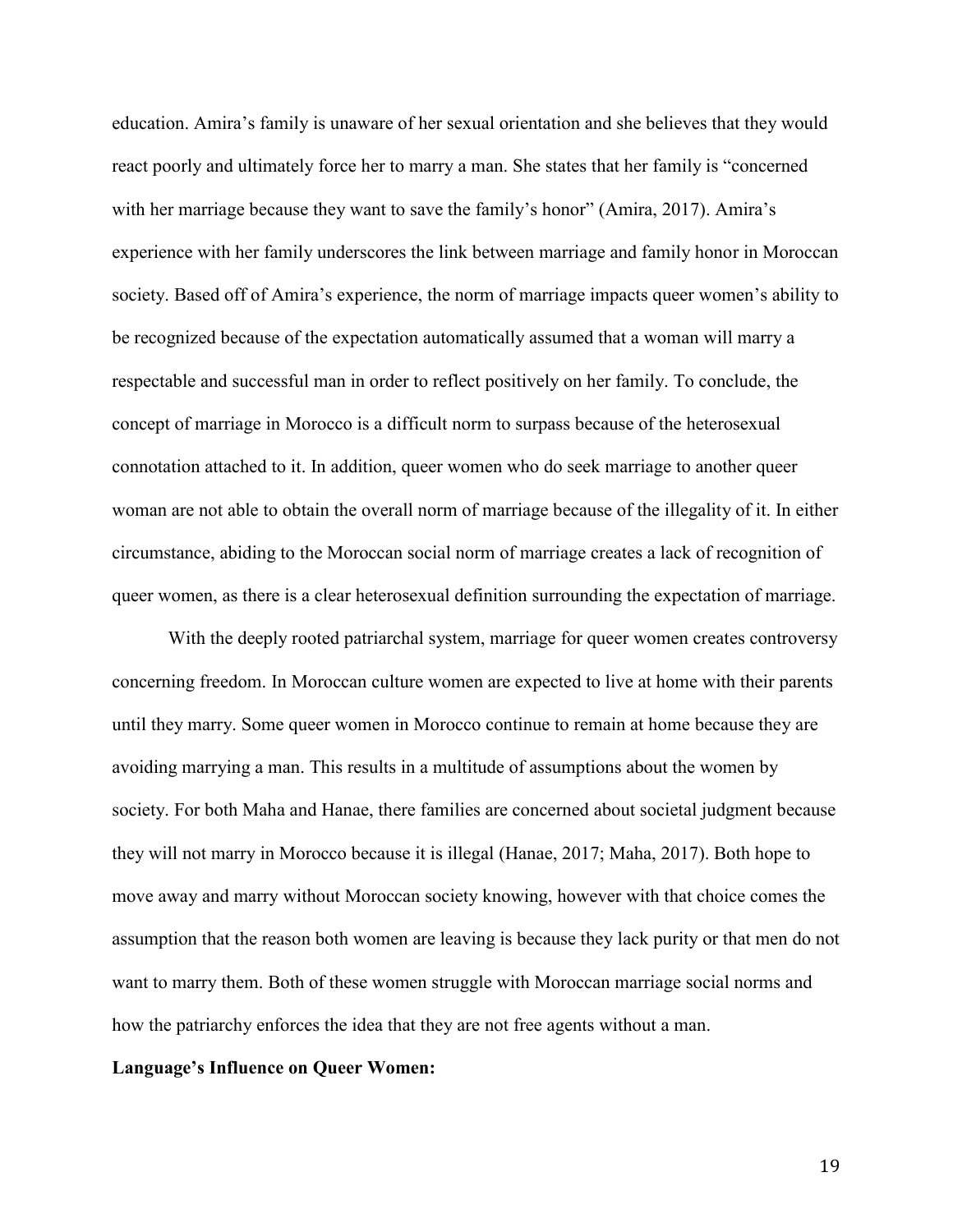In Morocco, Arabic greatly influences and guides the social norms in society. For queer women, Arabic plays an influential role in shaping societies views on homosexuality. To begin, many of the women explained to me that they do not use Arabic to explain their sexuality because there simply is not positive words or any word at all to explain. Jamila explained that she uses French and English to describe her sexual orientation because it has a positive connotation to it (Jamila, 2017). Using French or English to describe her sexual orientation to her friends allows for her to avoid society's negative attitudes and beliefs about queer females. Explaining her sexuality in French or English also allows the friends that she comes out to, to not automatically have a negative image in their mind because her friends think of her sexuality with a western perception and attitudes towards homosexuality, which she stressed was a more accepting view in comparison to Moroccan views (Jamila, 2017). Contrary to Jamila's experience of finding it easier to explain her sexuality by using French or English to avoid negative societal attitudes towards her, Hajar Moutaouakil was in the minority of the women I interviewed stating that she only uses Darija to explain her sexuality. Hajar explained that she identifies using Darija in order to help change the social norms in Morocco. She feels that by using Darija it will help her connect to Moroccan individuals who have negative attitudes about homosexuality and allow them to see that they are both Moroccans and bond over their Moroccan identities rather than judge her sexual orientation (Moutaouakil, 2017). Identifying in Darija also acts as a form of activism for her because she is spreading knowledge about sexuality in a language that Moroccan people can understand. A reason that homosexuality has such a negative connotation is because there is no information regarding sexuality in Darija. Creating words in Darija to describe sexuality will allow for negative social norms regarding homosexuality to diminish. Words like *Mithly* are gaining more recognition in Morocco because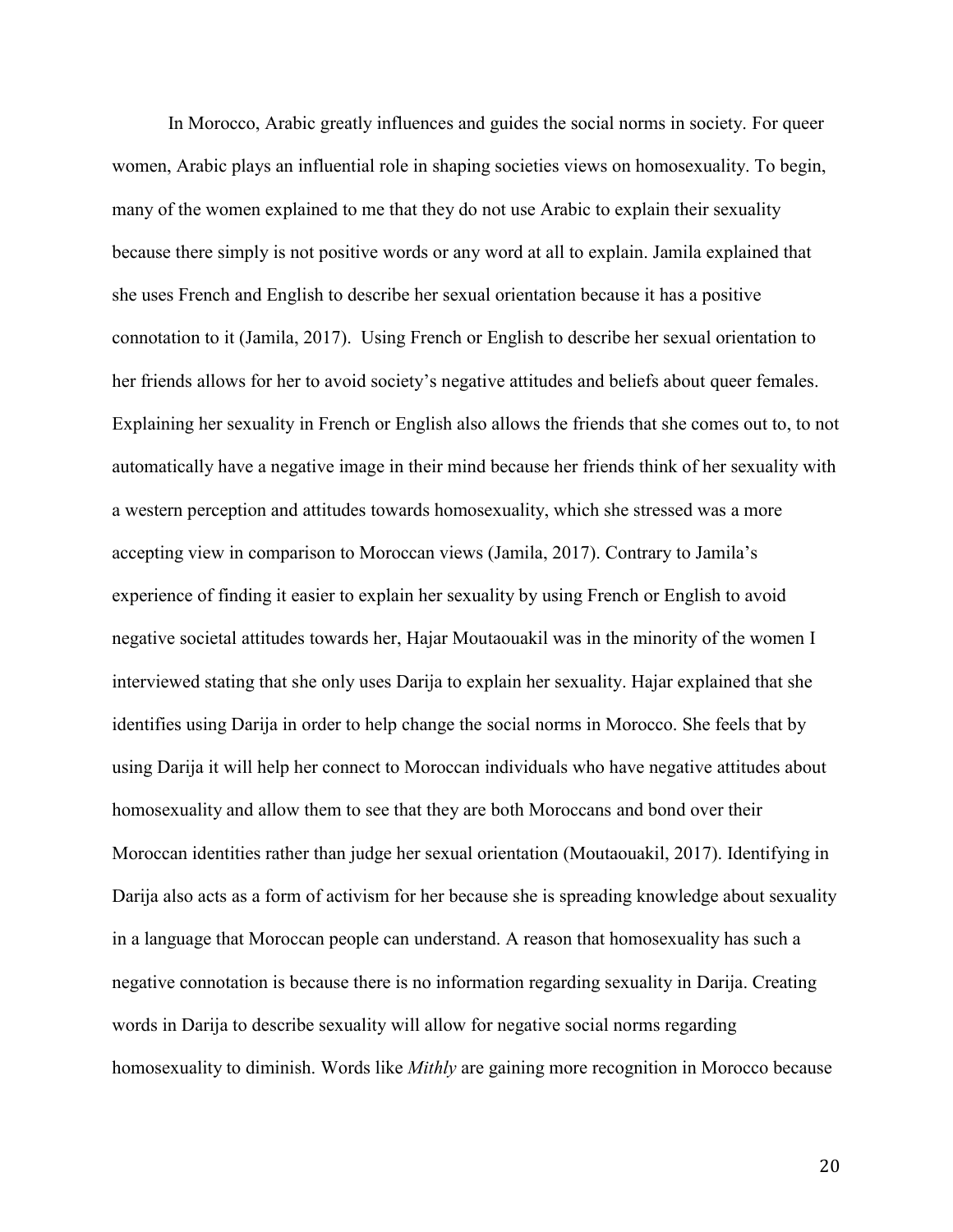it lacks a negative connotation concerning homosexuality. Not only are more official words being used to transform the perceptions of homosexuality but also the LGBT community is creating their own lingo to describe themselves. In Casablanca, the LGBT community there is very underground. Hanae explained to me, that in Casablanca, queer people began using the word "happy" to describe their identity and claim LGBT friendly cafés and bars (Hanae, 2017). Creating a word with a specific connotation allowed for a bond within the LGBT community in Casablanca as it unified everyone and also created a safe word that outsiders would not know the meaning of. Constructing a new word allowed for queer women in Casablanca to avoid some societal judgment and allowed them to speak more openly about their sexuality in public spaces. Notably there are methods that queer women are using to combat Arabic's influence on social norms and deconstruct the derogatory connotations attached to homosexuality like the invention of new words.

Although there is movement to deconstruct the derogatory connotations attached to terms revolving around sexuality, overall the negative connotation of homosexuality out weigh the positive efforts. The Arabic language causes queer women to face societal judgment because of the constant negativity surrounding the subject. Amira highlighted that Arabic is one of the most detrimental aspects to her sexuality. She noted that Arabic caused her to not realize her sexual orientation because she did not have knowledge or resources to provide her information regarding her sexuality. Also she explained that the negative connotations revolving around homosexuality in Arabic has greatly shaped her parents views and attitudes towards homosexuality. Since her family lacks education she believes that it has caused them to only understand what society and Islam tells them is the correct way to live and behave. Amira stated "language represents social identities and background to a set of ideologies" thus Arabic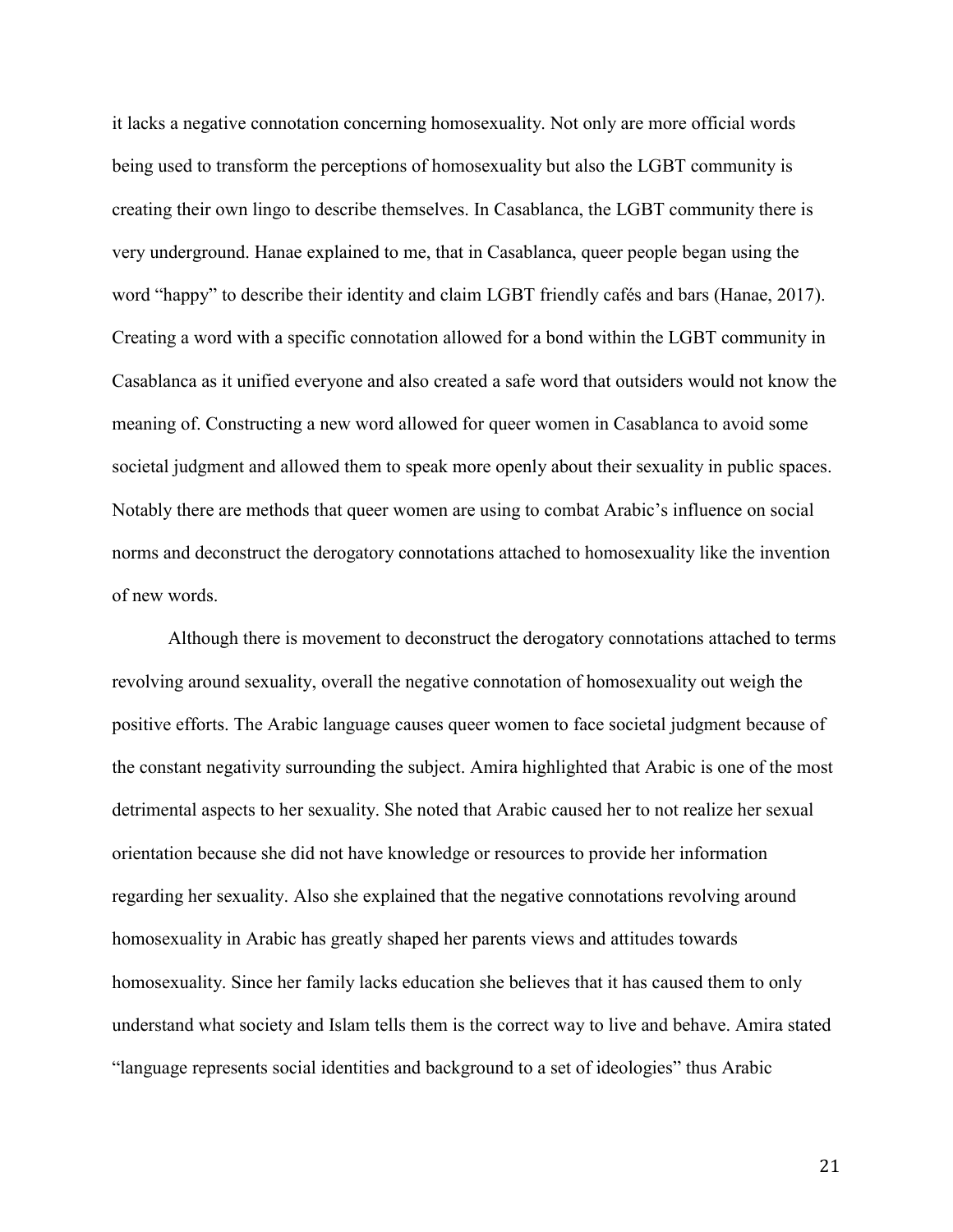represents the Muslim MENA (Middle East and North Africa) culture, which fosters regressive and homophobic views and rhetoric in Moroccan society (Amira, 2017). Arabic plays a vital role in describing homosexuality as being a "disease", "sin", or "abomination", which controls society's attitudes towards homosexuality. The constant negative connotation causes a lack of recognition of queer women because they are often viewed as having an illness because they do not abide to the heteronormative culture.

#### Sex Taboo:

In a female homosexual context, the discussion of sex influences queer women's lack of recognition in Moroccan society. From my interviews I was able to conclude that the concept of lesbianism is often viewed as a phase by society, when/if individuals recognized it. Rashida explained that ideas like situational homosexuality are prominent in her life, especially in relations to street harassment. She explained that when walking down the street, men often would shout comments about wanting to "penetrate her with his penis" in order to fix her sexuality (Rashida, 2017). Sexual comments Rashida faces on the streets emphasize the idea that heterosexual sex is the correct form of sex because society has made it into a norm. Not only does it highlight "correct" ways to have sex but it also emphasizes that lesbianism is considered a phase. Queer women have difficulty operating within the concept of sex because of the taboo topic of heterosexual sex. Amira also noted that Moroccan women in general struggle with the exploration of sexuality and educating themselves about sex thus society in general cannot understand the idea of female pleasure because it does not benefit males (Amira, 2017).

Sex is closely related to the concepts of gender construction in Morocco. Since sex is defined as male penetration, female homosexuality challenges the ideas of masculinity and femininity. Queer women face a lack of recognition and are often attributed with their sexual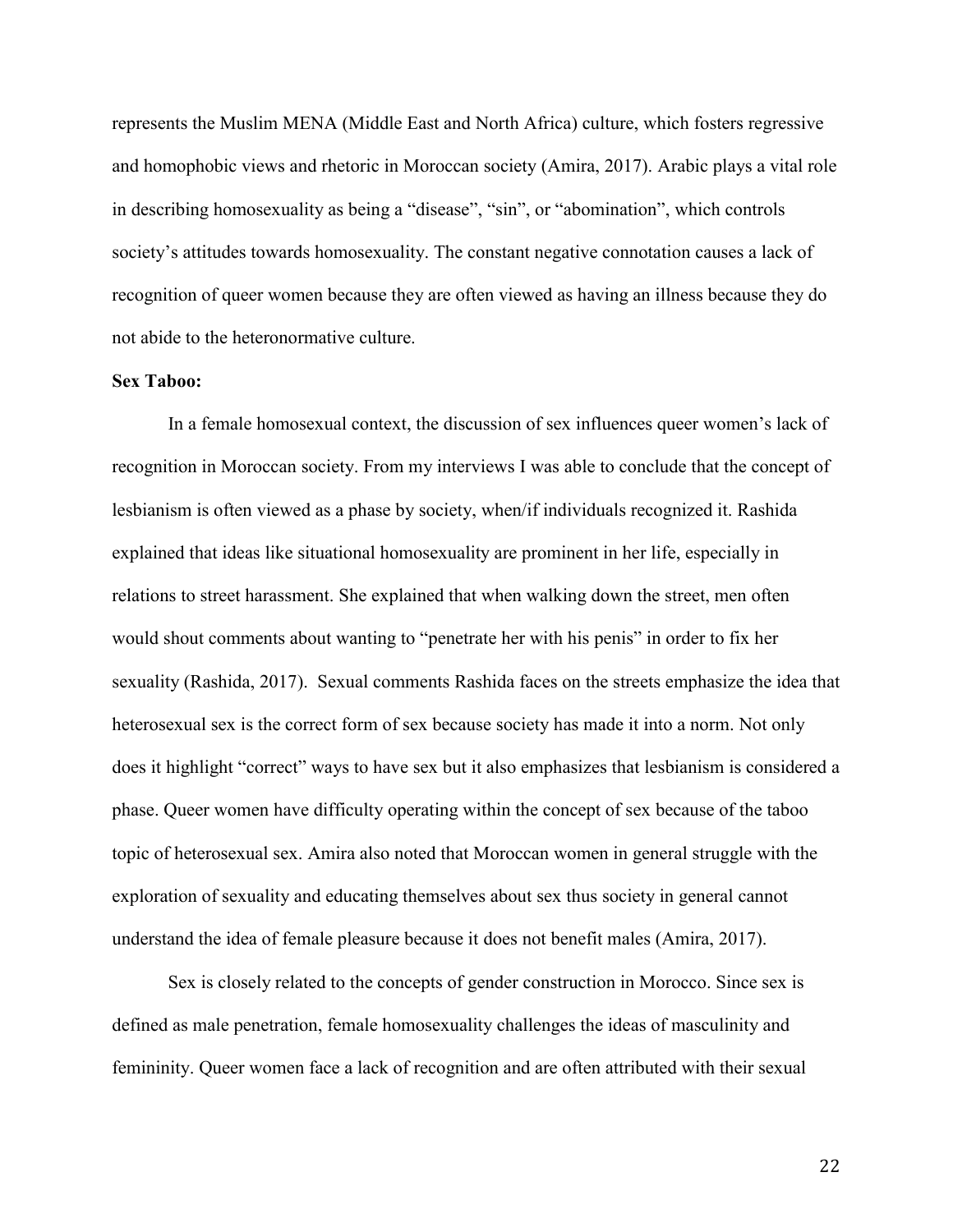orientation being a phase because of their perceived femininity. When comparing the recognition of queer men to queer women, queer men are recognized significantly more in comparison to women. Hanae emphasized that males are recognized in society because they are perceived as stripping their masculinity and having more feminine characteristics and personalities, making them stereotypically more identifiable by society. Queer men are also thought to be stripping their masculinity because during sex they are submitting to their partner and submission is defined as the female's role during sexual intercourse. Even though society is disapproving of their sexual orientation, men are still recognized over women explaining the power of the patriarchy. Although queer men are recognized more than queer women, it is important to note that queer men do face greater societal judgment because they are deemed to be easily recognizable and societal norms place judgment on those who "actively choose" to strip their masculinity because males are the greatest social status one could obtain in society. Based off of the interviews I conducted, they stated that queer women are not easily recognized because of common Moroccan behaviors that occur between females. All of the women noted that in Moroccan society it is common to see two women walking down the street holding hands or displaying affection to one another. They said this contributed to the lack of recognition of queer women because society assumes they are friends and abiding by the social norms constructed in Morocco. The display of affection from one woman to another, they explained was detrimental to the recognition of women and will continue to be because it is aides in depicting lesbianism as a phase. The topic of heterosexual sex as a social norm in Morocco creates a lack of recognition of queer women, determining that acceptance of queer women is quite a long way away since recognition must occur before acceptance in Moroccan society.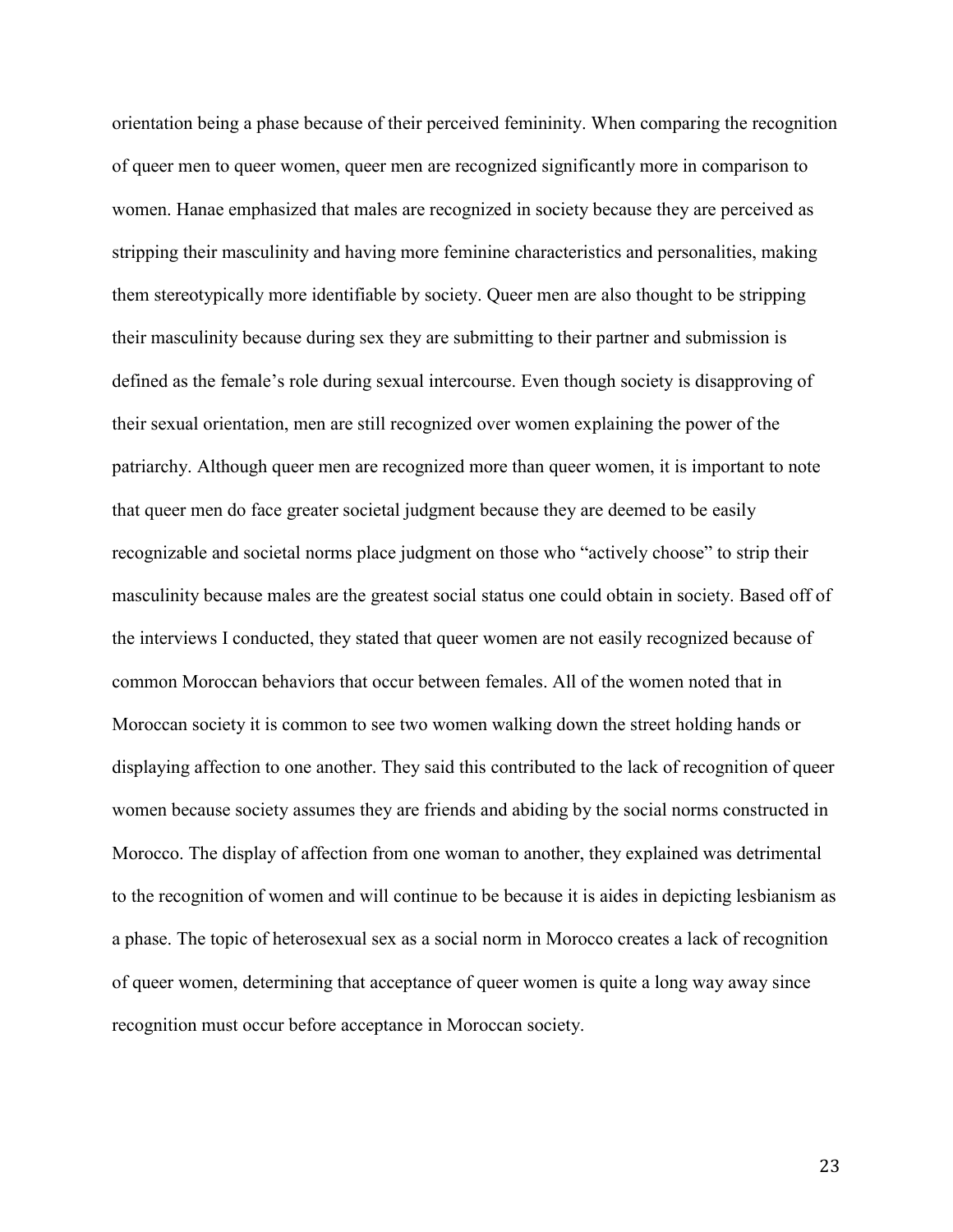#### Societal Acceptance/ Opinions of Homosexuality:

Queer women in Morocco face societal judgment because they are going against the social norms. Based off of the information that I have collected, I can conclude that Moroccan society has a range of opinions concerning queer females. During my interviews, all of the women shared their coming out experiences to me whether it was just to their friends or to both their family and friends. Each woman had a unique story to share about her experience and how social norms were influential in individual's responses to the woman's is sexuality. Within my interviews, three women were out to their families where as three of the women were not. However all of the women were open about their sexuality to their friends. Two of the interviews I conducted seemed to capture a well-rounded and plausible reaction by society that could be applied to other queer women's experiences in Morocco based off of the information I have gathered.

Maha shared her story of her coming out to her family and friends and their reactions. She explained that her mother is in denial about her being gay and chooses to not discuss the topic. Maha's mother often refers to her as the "black sheep" of the family and actively hides the fact that her daughter is gay because she is afraid of societal judgment of raising her daughter incorrectly. Maha elaborated saying her mother values society's perceptions of her even though her mother does not necessarily agree with the social norms and traditional religious values established in Morocco. Her mother's persistence in protecting herself from societal persecution because of her daughter's sexuality highlights the power of social norms on an individual and how they shape people's reactions. Maha is also very open about her sexuality to her friends. She said that her friends are very accepting of her sexuality. The acceptance of her friends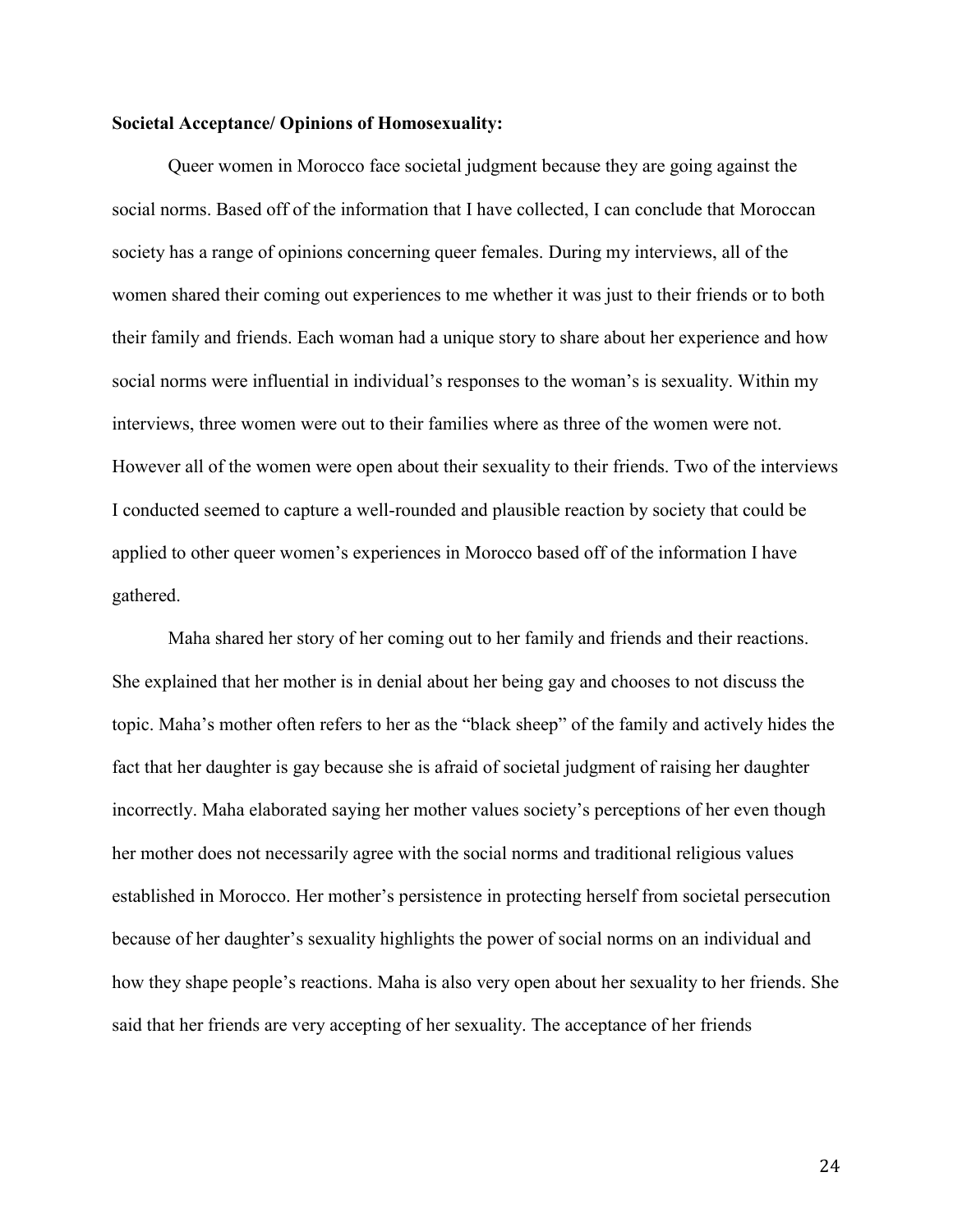underscores the generational shift in social norms in Morocco and how slowly society is shying away from conservative and traditional social norms.

Amira experience as a queer woman emphasizes the more traditional and conservative interpretation of homosexuality and its relation to social norms. For her, she is very reserved about her sexuality due to her parent's harsh views on homosexuality. She stated that she attempts to test their reaction by pointing out LGBT issues when they appear on the news and often the discussion begins and ends with her mother and father saying "may Allah prevent us from this abomination" (Amira, 2017). She is very afraid that when she finally tells her family about her sexuality that they will physically abuse her and kick her out of the house. Amira's prediction of her family's reaction to her sexuality illustrates the traditional social norms that embody Morocco. Her family is extremely religious and believes in a strict interpretation of the Quran, which deems homosexuality as a sin and disease. Living in a society with conservative social norms causes queer women to simply not operate. In situations like Amira, queer women who come from conservative areas have no place in the public or private sphere, where as women like Maha are able to semi-operate in a private sphere amongst her family and friends. Overall, these two experiences demonstrate the range of perceptions on homosexuality in Morocco and how each individual chooses to interpret Moroccan social norms.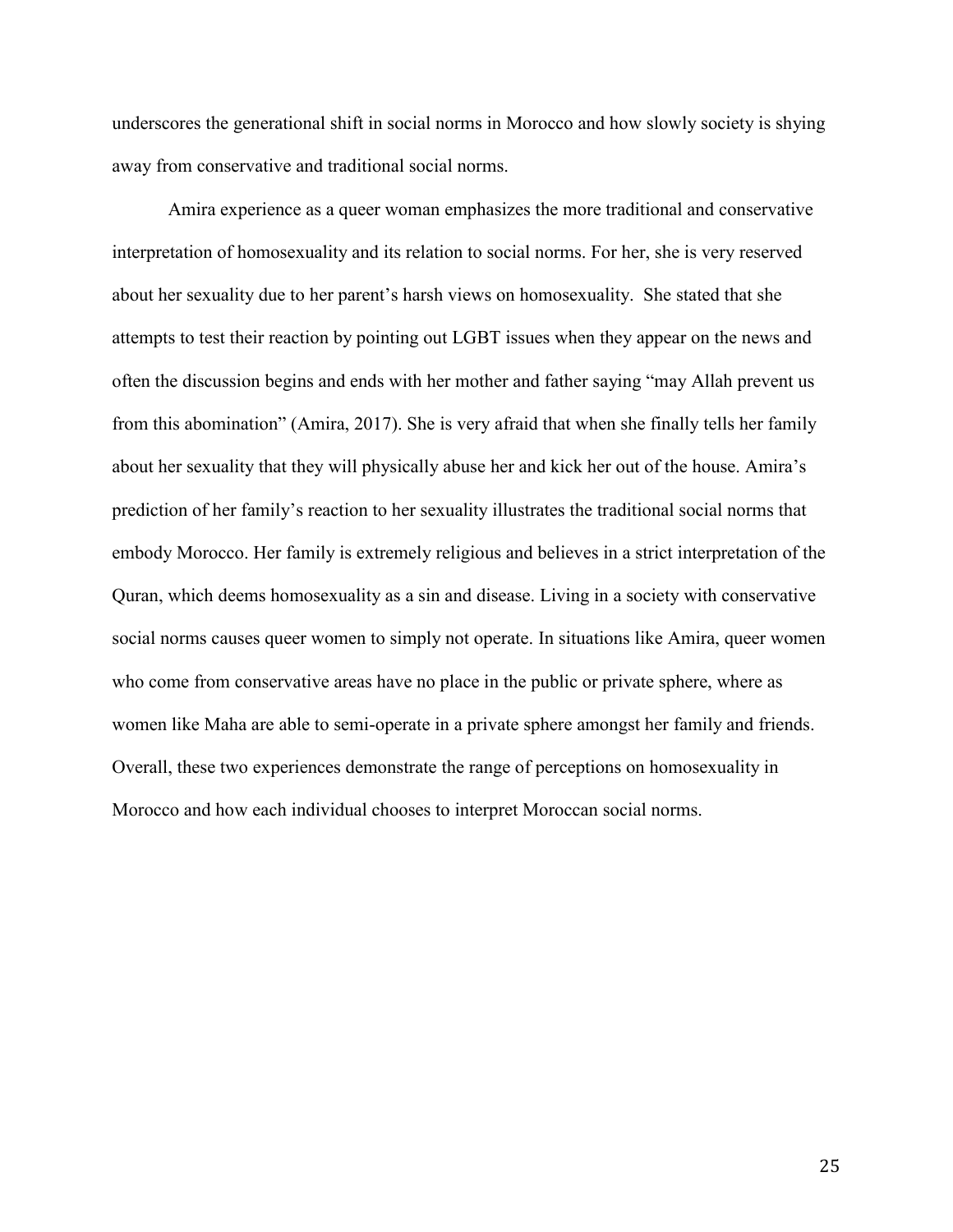# **Conclusion**

To conclude my research, it is essential to note that the social norms established in Morocco are detrimental to queer women. Morocco reflects a conservative and traditional society that is ruled by a government that deems homosexuality lewd and unnatural. From my findings, I have concluded that queer women struggle to operate within Moroccan social norms because they do not adhere to heteronormative family dynamics or sexual relations, and are impacted by Arabic's influence of society's perception of queer females. According to my interviewees perceptions of queer females remain negative and will continue to remain that way until a stance is taken and individuals begin to be more open minded.

Queer women lack simple recognition in Moroccan society because of their social status as women and the belief that their sexuality is a phase. Recognition of queer women in Morocco will continue as long as the patriarchal system continues to play a vital role in society. Moroccan societal norms have not yet begun the process of accepting queer men whom can be defined as being recognized. Thus before change can be made in furthering queer rights in Morocco and eliminating Article 489, society must first recognize that queer women simply exist. Recognizing a marginalized group within a marginalized group is a simple human right that should be observed. Queer women in Morocco are being left behind, as queer men are the forefront of activism and visibility. Breaking down the barrier between sexes and deconstructing gender will allow for queer women to gain recognition and acceptance as it will also allow for queer men to face less societal judgment.

For future researchers I suggest exploring more social norms that greatly impact queer women. I would also suggest evaluating the impact of social norms on queer women in various regions. I imagine there are distinct norms throughout the various regions in Morocco and it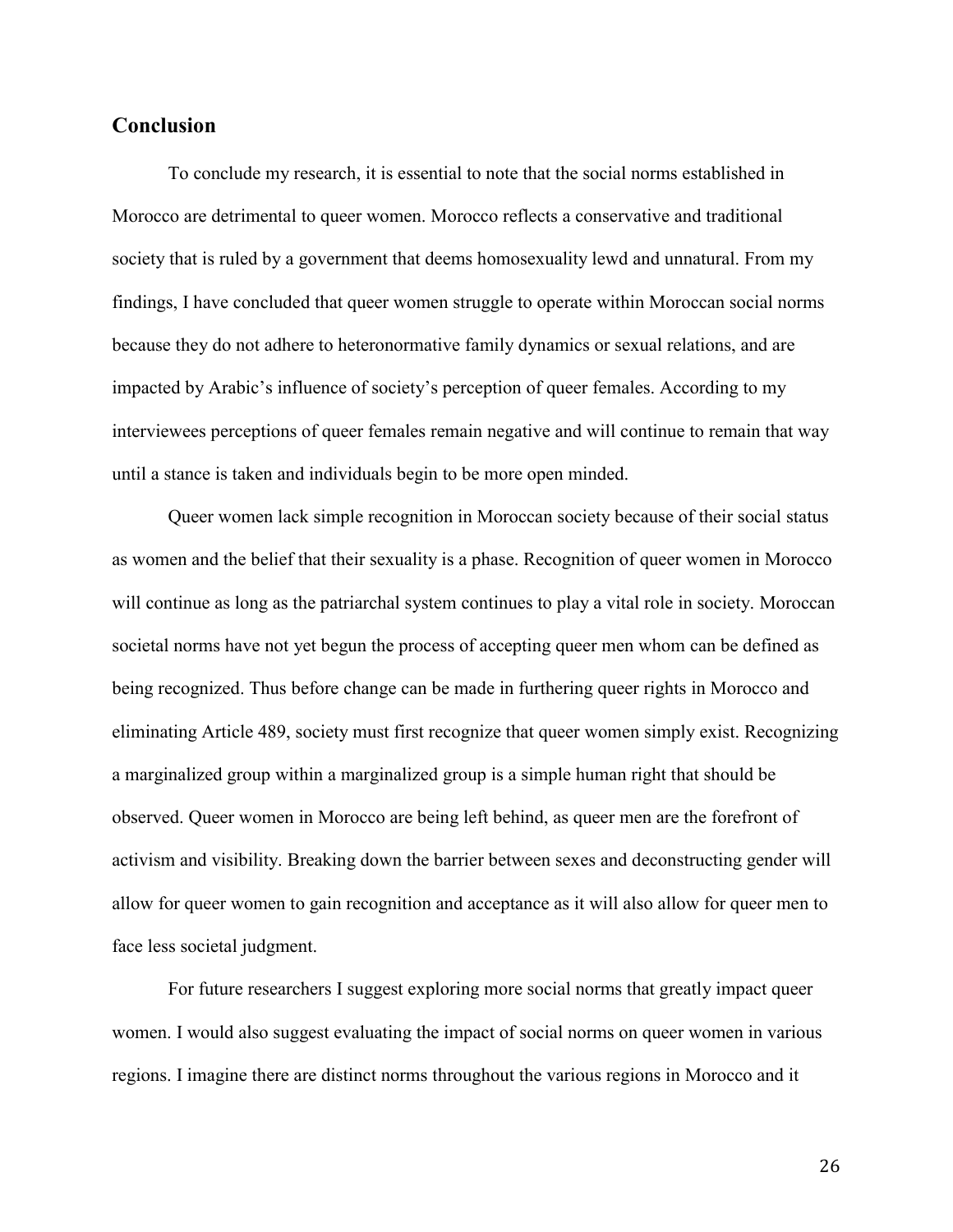would be interesting to see the correlation between region and social norms impact on queer women. It is also important to note that this topic is not explored in any shape or form in all societies. Evaluating any aspect of queer women in Moroccan society will be a new exploration and research being conducted. I urge people to research this topic more because it will allow those with a lack of education and resources about sexuality the opportunity to learn and understand themselves.

To conclude I would like to highlight this quote by Hajar Moutaouakil, the first official out lesbian in Morocco, that demonstrates the frustration and oxymoron of Moroccan society and the norms established. Hajar stated " why are we treated the same in jail, but not the same in society?"(Moutaouakil, 2017). This quote perfectly sums up my findings as it embodies the complex norms of Moroccan society.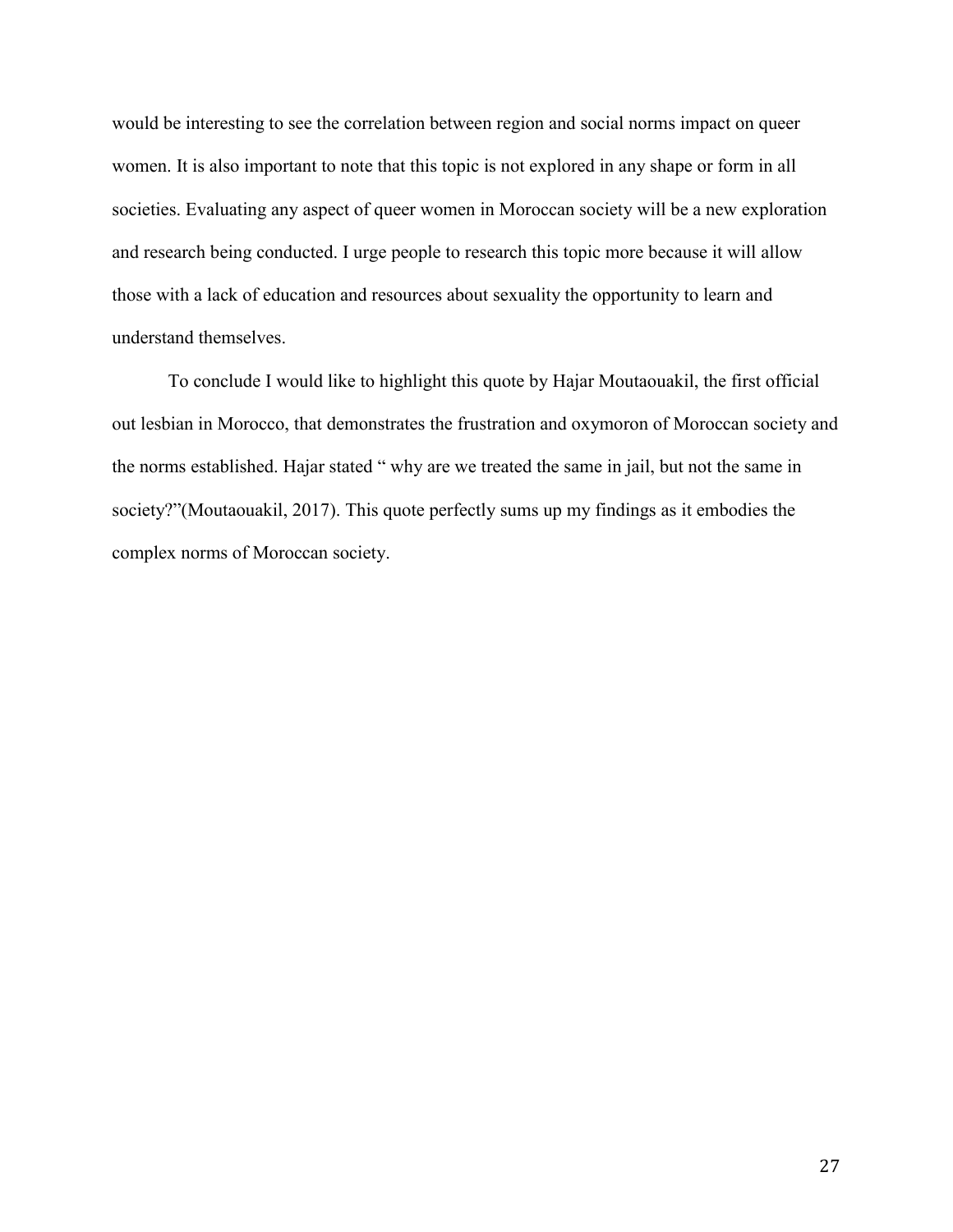# Appendix A:

# Pseudonym Chart

| Name:             | <b>Sexual Identity</b>            |
|-------------------|-----------------------------------|
| Jamila            | Queer- attracted to men and women |
| Amira             | Lesbian                           |
| Rashida           | Lesbian                           |
| Maha              | Gay                               |
| Hanae             | Bisexual                          |
| Hajar Moutaouakil | Lesbian                           |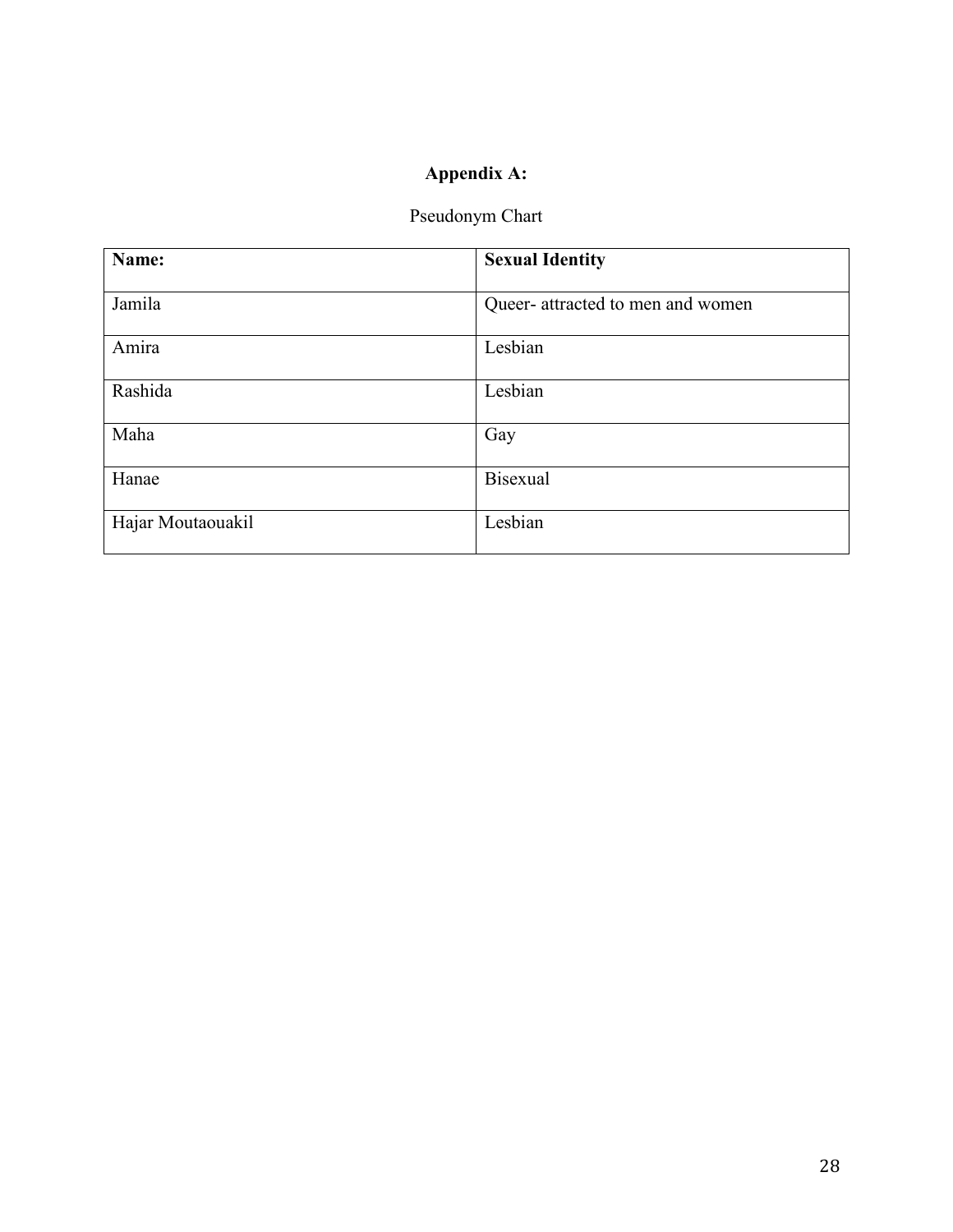# Appendix B

### Interview Questions for Queer Women

- 1. What is your sexual orientation/ How do you identify?
- 2. To describe your sexual identity what language do you identify in? Do you prefer to describe your sexual orientation in English, French, or Arabic?
- 3. What are some words that society uses to describe female homosexuality or lesbianism in Morocco?
- 4. Are there any words that have a positive connotation to describe female homosexual acts, lesbians, etc.?
- 5. What difficulties have you experienced with being a queer woman in Morocco?
- 6. Have you shared your sexual orientation with your family, friends, etc.? If so, what were there reactions (positive, negative, neutral)? If not, why haven't you?
- 7. Would you like to get married? What do you expect to happen to you in terms of marriage (move away, suppress your feelings, face societal judgment, etc.)?
- 8. What are your family's views on homosexuality?
- 9. How important is procreation/childbearing, Islam, and family honor to your family? [in the context of homosexuality]
- 10. How important is family honor to you?
- 11. What do you perceive as society's views on homosexuality?
- 12. Is your marriage an important thing for your family? Would you sacrifice marrying a man to keep peace within your family if homosexuality is not accepted?
- 13. What do you hope will change for queer women? Elimination of article 489, societal acceptance, familial acceptance, etc.?
- 14. Do you think there is greater acceptance of queer men than queer women in Morocco? Why do you think so?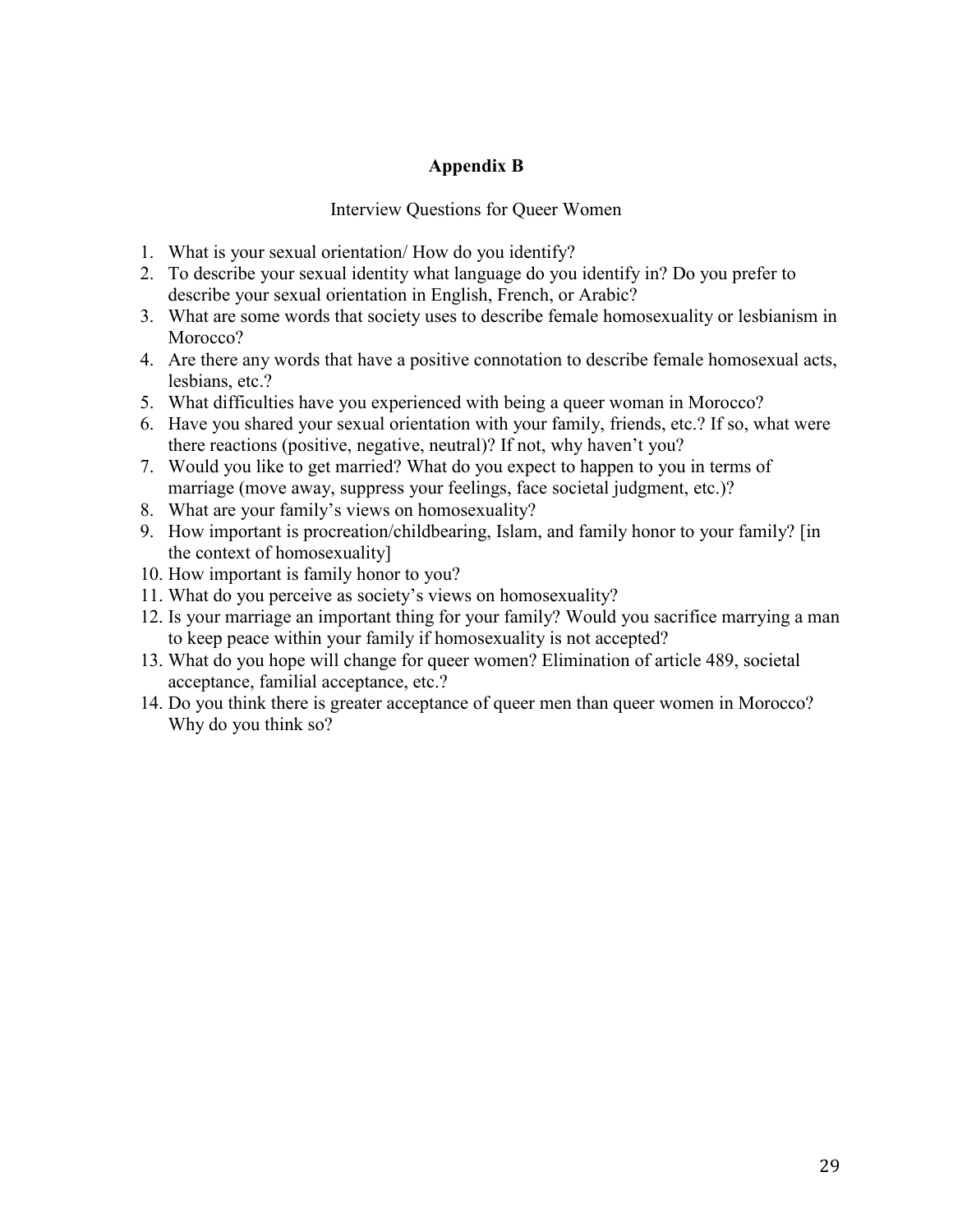# Appendix C

Participant Consent Form

# School forInternational Training Multiculturalism and Human Rights – Rabat

# Consent Form Project Title: Queer and Sheer: Moroccan Societal Norms Impact on Queer Women Researcher: Catherine Pendry

Purpose: You are being asked to participate in a research study conducted by Catherine Pendry from Elon University. The purpose of this study is to examine the ways Moroccan societal norms, values, and the Arabic language, hinder the recognition of queer women in Morocco. This study will contribute to my completion of my Independent Study Project.

# Research Procedures

Should you decide to participate in this research study, you will be asked to sign this consent form once all your questions have been answered to your satisfaction. This study consists of an interview that will be administered to individual participants in Rabat, Morocco. You will be asked to provide answers to a series of questions related to the recognition of queer women in Morocco. *( With your permission you will be audio or-and video taped).*

# Time Required

Participation in this study will require \_\_TBD\_\_ minutes/hours of your time. (If the time involved in the study sans over multiple sessions, please be sure to describe each session's required time and try to give an overall estimate for the time expected for participation Risks

I do not perceive any risks or more than minimal risks from your involvement in this study Or (if there are risks involved)

The investigator perceives the following are possible risks arising from your involvement with this study in order to combat risks the investigator will use pseudonyms for individuals and will not ask personal identifiable information. The investigator will not publish any personal information in the project.

# **Benefits**

Potential benefits from participation in this study include acting as an activist for queer women in Morocco because it will highlight how women are repressed in queer communities in Morocco.

# Confidentiality

Participation in the investigator research project will remain anonymous in order to protect participants.

The results of this research will be documented as an ISP paper and presented orally to the SIT MOR students and staff. The results of this project will be coded in such a way that the respondent's identity will not be attached to the final form of this study. The researcher retains the right to use and publish non-identifiable data. While individual responses are confidential,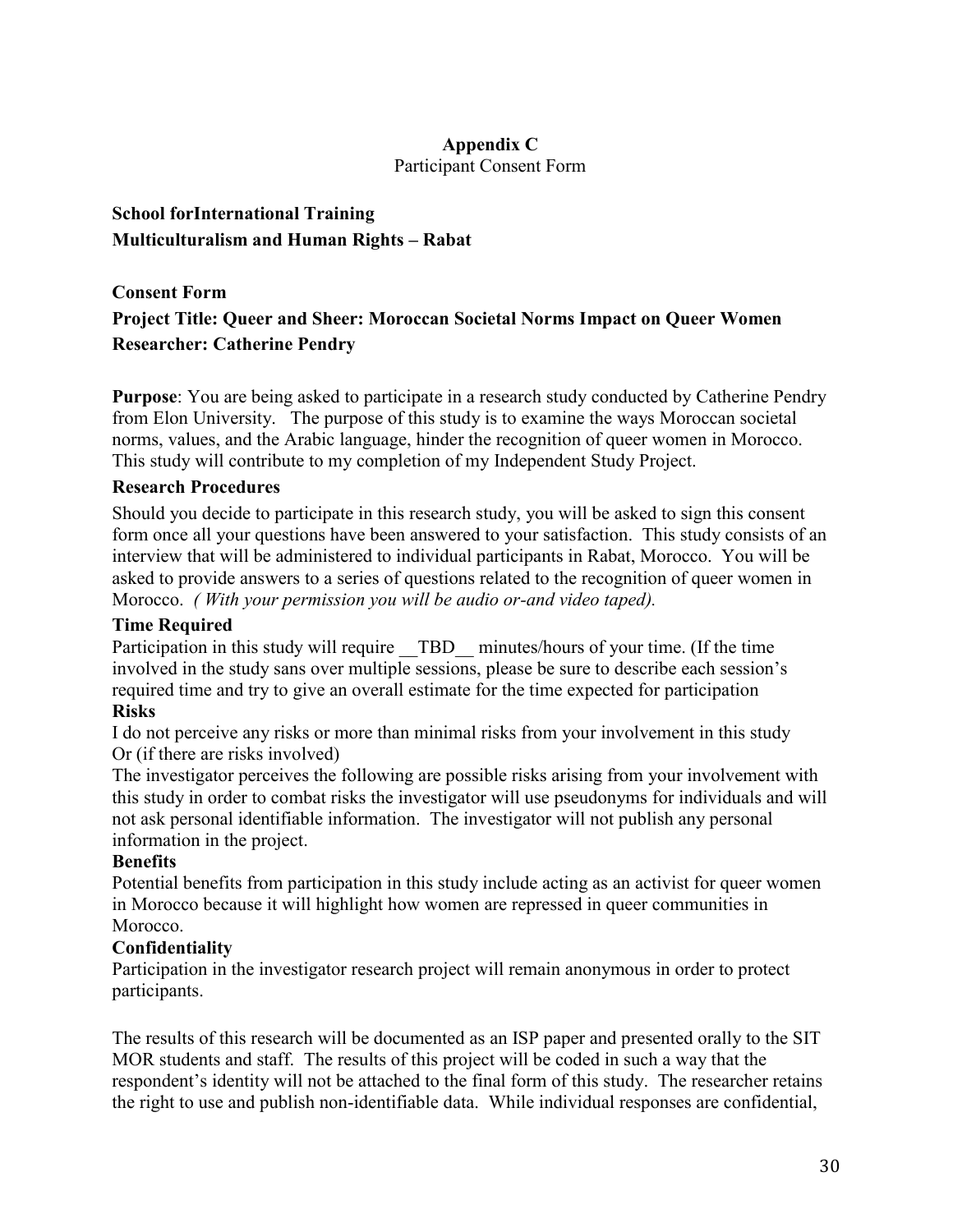aggregate data will be presented representing averages or generalizations about the responses as a whole. All data will be stored in a secure location accessible only to the researcher. Upon completion of the study, all information that matches up individual respondents with their answers (including audio – video tapes, if applicable) will be destroyed. (If the data will not be destroyed, please state what will happen to the data upon completion of the study.

# Participation & Withdrawal

Your participation is entirely voluntary. You are free to choose not to participate. Should you choose to participate, you can withdraw at any time without consequences of any kind. You may also refuse to answer any individual question without consequences.

# Questions about the Study

If you have questions or concerns during the time of your participation in this study, or after its completion or you would like to receive a copy of the final aggregate results of this study, please contact me at :

Researcher's Name: Catherine Pendry

Email address: [cpendry@elon.edu](mailto:cpendry@elon.edu)

# Giving of Consent

I have read this consent form and I understand what is being requested of me as a participant in this study. I freely consent to participate. I have been given satisfactory answers to my questions. The investigator provided me with a copy of this form. I certify that I am at least 18 years of age.

 $\Box$  I give consent to be *(video/audio)* taped during my interview.  $\Box$  (initials) (If applicable, please include this consent box and statement.)

Name of Participant

Name of Participant (Signed) Date

 $\mathcal{L}_\text{max}$  and  $\mathcal{L}_\text{max}$  and  $\mathcal{L}_\text{max}$  and  $\mathcal{L}_\text{max}$ 

 $\mathcal{L}_\text{max}$  , and the contract of the contract of the contract of the contract of the contract of the contract of

 $\mathcal{L}_\text{max}$  , and the contract of the contract of the contract of the contract of the contract of the contract of

Name of Researcher (Signed) Date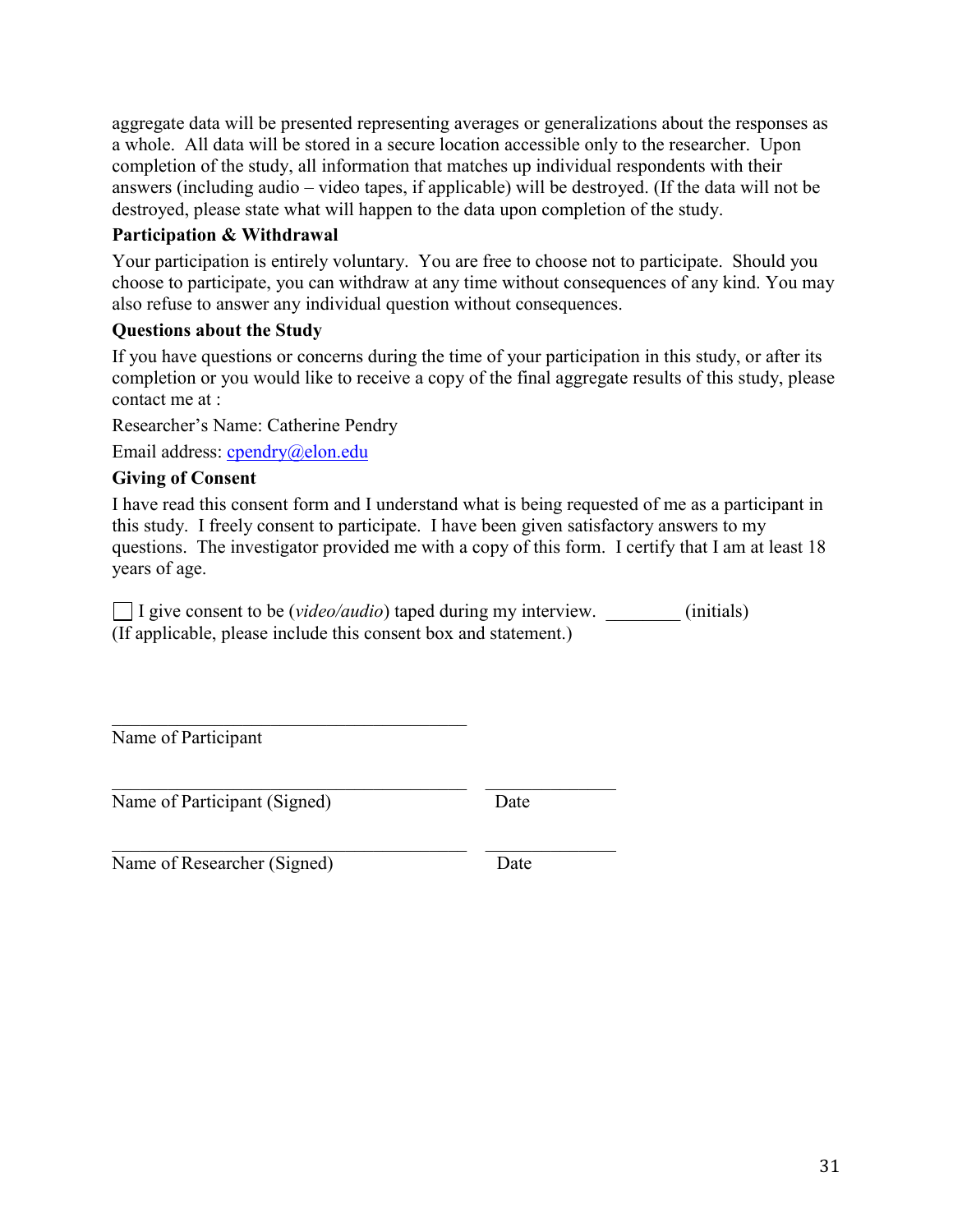#### Reference List

- Amer, Sahar. "Naming to Empower: Lesbianism in the Arab Islamicate World Today." *Journal of Lesbian Studies*, 2012.
- Amira. Personal Interview, April 20, 2017.
- Dialmy, Abdessamad. "Homosexuality in Islam." March 7, 2017.
- Dialmy, Pr Abdessamad. "SEXUAL BEHAVIORS AND PRACTICES IN MOROCCO (I) HOMOSEXUALITY." *Abdessamad Dialmy*. Accessed April 14, 2017. http://dialmy.overblog.com/article-33193913.html.
- Dialmy, Abdessamad, and Allon Uhlmann. "Sexuality in Contemporary Arab Society." *Social Analysis: The International Journal of Social and Cultural Practice* 49, no. 2 (2005): 16–33.
- Ennaji, Moha, and Fatima Sadiqi. *Migration and Gender in Morocco: The Impact of Migration on the Women Left Behind*. Red Sea Press, 2008.
- Hanae. Personal Interview, April 23, 2017.
- Jamila. Personal Interview, April 19, 2017.
- Maha. Personal Interviews, April 26, 2017.
- "Moroccan Penal Code: Article 489," n.d.
- Moutaouakil, Hajar. Personal Interview, April 20, 2017.
- Needham, Jayesh. "After the Arab Spring: A New Opportunity for LGBT Human Rights Advocacy?" *Duke Journal of Gender Law & Policy* 20, no. 2 (September 1, 2013): 287–323.
- Njoku, Raphael Chijioke. *Culture and Customs of Morocco*. Greenwood Publishing Group, 2006.
- O. Murray, Stephen. "Woman- Woman Love in Islamic Societies." In *Women and Islam: Social Conditions, Obstacles and Prospects*. Taylor & Francis, 2005.